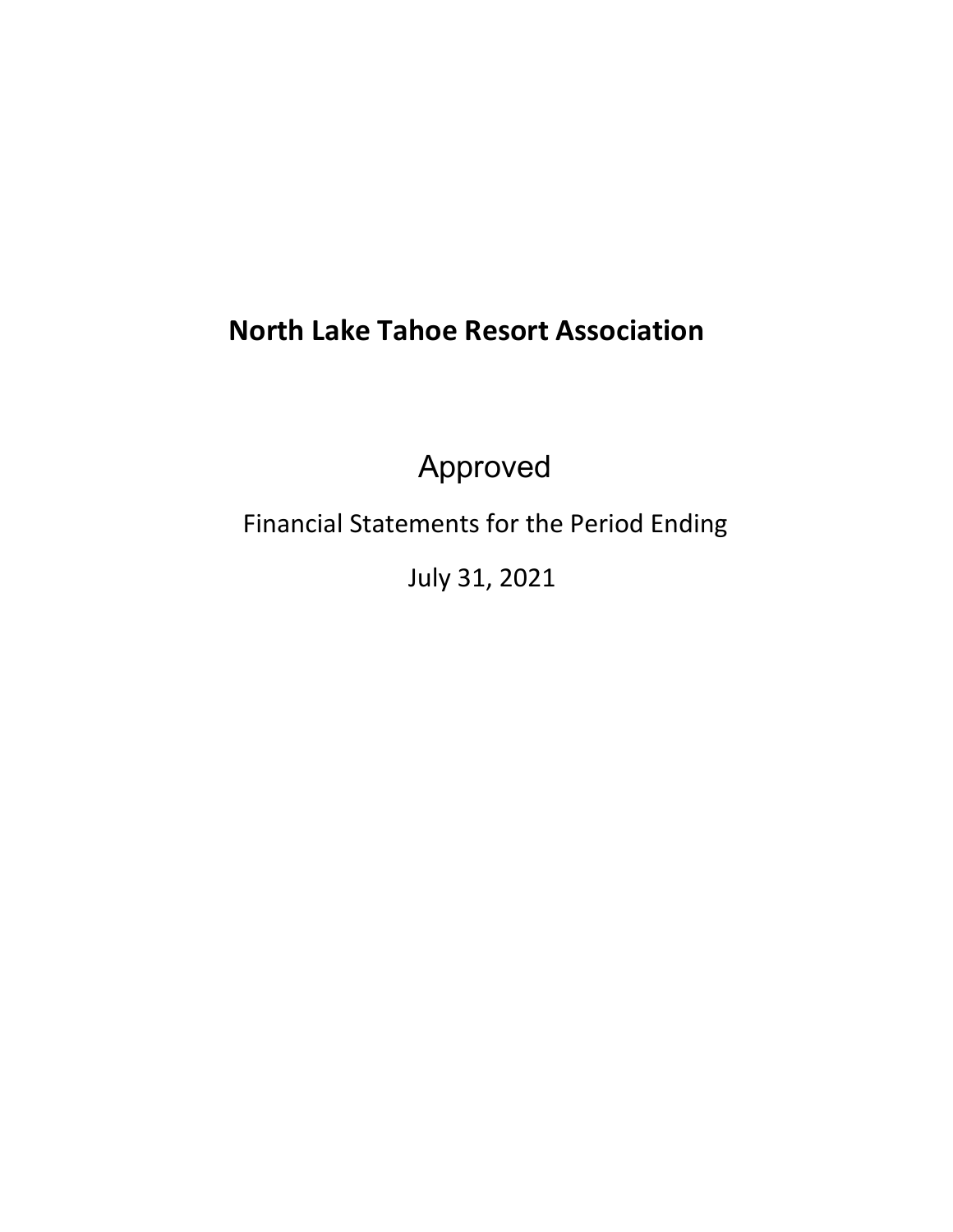**Accrual Basis**

## **North Lake Tahoe Resort Association Balance Sheet**

 **As of July 31, 2021**

|                                            | ASUI JUIJ JI, 404 I |            |             |           |            |
|--------------------------------------------|---------------------|------------|-------------|-----------|------------|
|                                            | Jul 31, 21          | Jul 31, 20 | \$ Change   | % Change  | Jun 30, 21 |
| <b>ASSETS</b>                              |                     |            |             |           |            |
| <b>Current Assets</b>                      |                     |            |             |           |            |
| <b>Checking/Savings</b>                    |                     |            |             |           |            |
| 1001-00 · Petty Cash                       | 158                 | 158        | 0           | 0%        | 158        |
| 1002-00 Cash - Operations BOTW #8328       | 2,415,170           | 0          | 2,415,170   | 100%      | 1,965,992  |
| 1003-00 Cash - Operations BOTW #6712       | (30, 676)           | 854,330    | (885,006)   | (104%)    | (273, 742) |
| 1007-00 Cash - Payroll BOTW #7421          | 5,765               | 1,916      | 3,849       | 201%      | 38,521     |
| 1008-00 · Marketing Reserve - Plumas       | 50,359              | 50,317     | 42          | 0%        | 50,356     |
| 1009-00 · Cash Flow Reserve - Plumas       | 100,984             | 100,852    | 132         | 0%        | 100,976    |
| 1071-00 · Payroll Reserves BOTW #8163      | 29,582              | 29,582     | $\mathbf 0$ | 0%        | 29,582     |
| 1080-00 Special Events BOTW #1626          | 36,688              | 83,308     | (46, 620)   | (56%)     | 39,803     |
| 10950 Cash in Drawer                       | 598                 | 307        | 291         | 95%       | 139        |
| <b>Total Checking/Savings</b>              | 2,608,628           | 1,120,770  | 1,487,858   | 133%      | 1,951,785  |
| <b>Accounts Receivable</b>                 |                     |            |             |           |            |
| 1200-00 Quickbooks Accounts Receivable     | 0                   | 2,500      | (2,500)     | $(100\%)$ | 1,000      |
| 1290-00 A/R - TOT                          | 355,021             | 434,141    | (79, 120)   | (18%)     | 432,499    |
| <b>Total Accounts Receivable</b>           | 355,021             | 436,641    | (81, 620)   | (19%)     | 433,499    |
| <b>Other Current Assets</b>                |                     |            |             |           |            |
| 1200-99 AR Other                           | 2,400               | 11,852     | (9, 452)    | $(80\%)$  | 2,442      |
| 1201-00 Member Accounts Receivable         |                     |            |             |           |            |
| 1201-01 Member AR - Member Dues            | 29,027              | 79,770     | (50, 743)   | (64%)     | 15,855     |
| 1201-03 Member AR - Other                  | 820                 | 1,040      | (220)       | (21%)     | 985        |
| Total 1201-00 · Member Accounts Receivable | 29,847              | 80,810     | (50, 963)   | (63%)     | 16,840     |
| 1201-02 · Allowance for Doubtful Accounts  | (8,692)             | (24, 987)  | 16,295      | 65%       | (9,796)    |
| 12100 · Inventory Asset                    |                     |            |             |           |            |
| 1210-01 · Inventory - Other                | 0                   | (6, 135)   | 6,135       | 100%      | 0          |
| 25300 Gift Cards Outstanding               | 18                  | 18         | 0           | 0%        | 18         |
| 12100 · Inventory Asset - Other            | 28,390              | 41,152     | (12, 762)   | (31%)     | 26,867     |
| Total 12100 · Inventory Asset              | 28,408              | 35,035     | (6,627)     | (19%)     | 26,885     |
| 1299 · Receivable from NLTMC               | 6,351               | 0          | 6,351       | 100%      | 5,932      |
| 1490-00 · Security Deposits                | 1,150               | 1,150      | 0           | 0%        | 1,150      |
| <b>Total Other Current Assets</b>          | 59,464              | 103,860    | (44, 396)   | (43%)     | 43,453     |
| <b>Total Current Assets</b>                | 3,023,113           | 1,661,271  | 1,361,842   | 82%       | 2,428,737  |
| <b>Fixed Assets</b>                        |                     |            |             |           |            |
| 1700-00 · Furniture & Fixtures             | 45,289              | 45,289     | 0           | 0%        | 45,289     |
| 1701-00 · Accum. Depr. - Furn & Fix        | (45, 289)           | (45, 289)  | 0           | 0%        | (45, 289)  |
| 1740-00 Computer Equipment                 | 11,013              | 4,270      | 6,743       | 158%      | 11,013     |
| 1741-00 · Accum. Depr. - Computer Equip    | (3,375)             | (4,270)    | 895         | 21%       | (3,222)    |
| 1750-00 Computer Software                  | 20,493              | 20,493     | 0           | 0%        | 20,493     |
| 1751-00 · Accum. Amort. - Software         | (20, 493)           | (20, 493)  | 0           | 0%        | (20, 493)  |
| 1770-00 · Leasehold Improvements           | 24,284              | 24,284     | 0           | 0%        | 24,284     |
| 1771-00 · Accum. Amort - Leasehold Impr    | (24, 284)           | (24, 284)  | 0           | 0%        | (24, 284)  |
| <b>Total Fixed Assets</b>                  | 7,638               | 0          | 7,638       | 100%      | 7,791      |
|                                            |                     |            |             |           |            |

**Other Assets**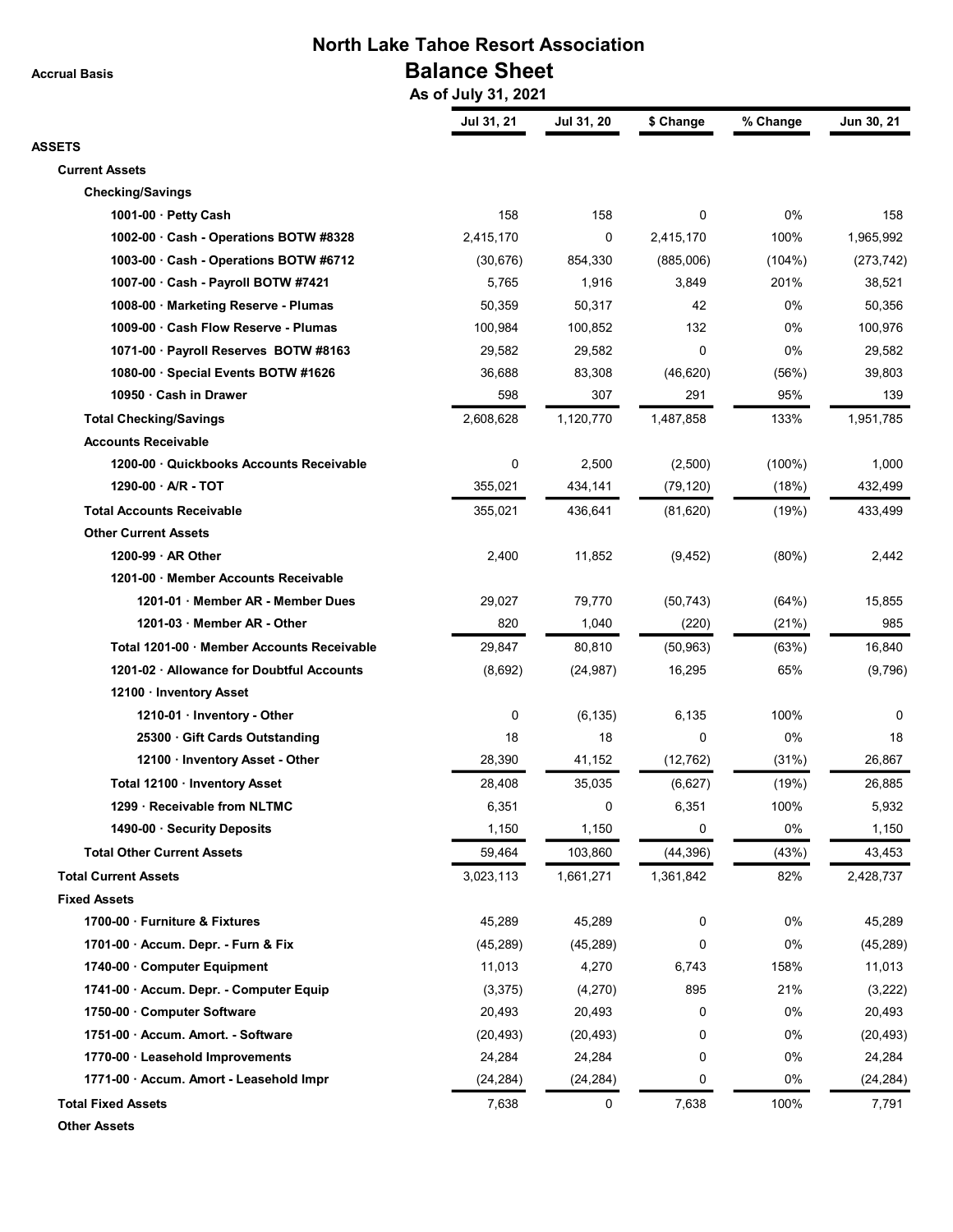## **North Lake Tahoe Resort Association Balance Sheet**

 **As of July 31, 2021**

 **Accrual Basis**

|                                               | AS OI JUIY JI, ZUZ I |            |           |           |            |
|-----------------------------------------------|----------------------|------------|-----------|-----------|------------|
|                                               | Jul 31, 21           | Jul 31, 20 | \$ Change | % Change  | Jun 30, 21 |
| 1400-00 Prepaid Expenses                      |                      |            |           |           |            |
| 1410-00 · Prepaid Insurance                   | 12,828               | 16,468     | (3,640)   | (22%)     | 2,689      |
| 1430-00 · Prepaid 1st Class Postage           | 100                  | 100        | 0         | 0%        | 100        |
| 1400-00 · Prepaid Expenses - Other            | 6,250                | 10,669     | (4, 419)  | (41%)     | 6,500      |
| Total 1400-00 · Prepaid Expenses              | 19,178               | 27,237     | (8,059)   | $(30\%)$  | 9,289      |
| <b>Total Other Assets</b>                     | 19,178               | 27,237     | (8,059)   | (30%)     | 9,289      |
| <b>TOTAL ASSETS</b>                           | 3,049,929            | 1,688,508  | 1,361,421 | 81%       | 2,445,817  |
| <b>LIABILITIES &amp; EQUITY</b>               |                      |            |           |           |            |
| <b>Liabilities</b>                            |                      |            |           |           |            |
| <b>Current Liabilities</b>                    |                      |            |           |           |            |
| <b>Accounts Payable</b>                       |                      |            |           |           |            |
| 2000-00 · Accounts Payable                    | 125,754              | 57,619     | 68,135    | 118%      | 42,927     |
| <b>Total Accounts Payable</b>                 | 125,754              | 57,619     | 68,135    | 118%      | 42,927     |
| <b>Other Current Liabilities</b>              |                      |            |           |           |            |
| 2000-01 · Accounts Payable - Other            | 22,935               | 0          | 22,935    | 100%      | 21,747     |
| 21000 · Salaries/Wages/Payroll Liabilit       |                      |            |           |           |            |
| 2100-00 · Salaries / Wages Payable            | 10,084               | 10,906     | (822)     | (8%)      | 26,467     |
| 2101-00 · Incentive Payable                   | 50,866               | 95,560     | (44, 694) | (47%)     | 43,624     |
| 2102-00 Commissions Payable                   | 0                    | 3,506      | (3,506)   | $(100\%)$ | $\Omega$   |
| 2120-00 · Empl. Federal Tax Payable           | 4,545                | 4,658      | (113)     | (2%)      | 11,826     |
| $2175-00 \cdot 401$ (k) Plan                  | 1,822                | 1,913      | (91)      | (5%)      | 4,606      |
| 2180-00 · Estimated PTO Liability             | 49,144               | 54,845     | (5,701)   | (10%)     | 62,280     |
| Total 21000 · Salaries/Wages/Payroll Liabilit | 116,461              | 171,388    | (54, 927) | (32%)     | 148,803    |
| 2190-00 · Sales and Use Tax Payable           |                      |            |           |           |            |
| 2195-00 · Use Tax Payable                     | 1,418                | 0          | 1,418     | 100%      | 1,418      |
| 25500 *Sales Tax Payable                      | 4,678                | 887        | 3,791     | 427%      | 2,877      |
| Total 2190-00 · Sales and Use Tax Payable     | 6,096                | 887        | 5,209     | 587%      | 4,295      |
| 2250-00 · Accrued Expenses                    | 117,850              | 20,507     | 97,343    | 475%      | 205,350    |
| 2400-60 · Deferred Revenue- Member Dues       | 37,975               | 64,576     | (26, 601) | (41%)     | 0          |
| 2500-00 · Deferred Revenue - TMBC             | 1,290                | 1,290      | 0         | 0%        | 20,827     |
| 2700-00 Deferred Rev. County                  | 525,305              | 525,305    | 0         | 0%        | 1,290      |
| 2900-00 · Due To/From County of Placer        | 1,501,223            | 384,939    | 1,116,284 | 290%      | 1,501,223  |
| <b>Total Other Current Liabilities</b>        | 2,329,135            | 1,168,892  | 1,160,243 | 99%       | 1,903,535  |
| <b>Total Current Liabilities</b>              | 2,454,889            | 1,226,511  | 1,228,378 | 100%      | 1,946,462  |
| <b>Total Liabilities</b>                      | 2,454,889            | 1,226,511  | 1,228,378 | 100%      | 1,946,462  |
| <b>Equity</b>                                 |                      |            |           |           |            |
| 32000 Unrestricted Net Assets                 | 17,231               | (10, 145)  | 27,376    | 270%      | (10, 145)  |
| 3300-11 Designated Marketing Reserve          | 331,856              | 324,590    | 7,266     | 2%        | 331,856    |
| 3301 · Cash Flow Reserve                      | 100,248              | 100,248    | 0         | 0%        | 100,248    |
| 3302 · Marketing Cash Reserve                 | 50,018               | 50,018     | 0         | 0%        | 50,018     |
| <b>Net Income</b>                             | 95,684               | (2,714)    | 98,398    | 3,626%    | 27,376     |
| <b>Total Equity</b>                           | 595,037              | 461,997    | 133,040   | 29%       | 499,353    |
| <b>TOTAL LIABILITIES &amp; EQUITY</b>         | 3,049,926            | 1,688,508  | 1,361,418 | 81%       | 2,445,815  |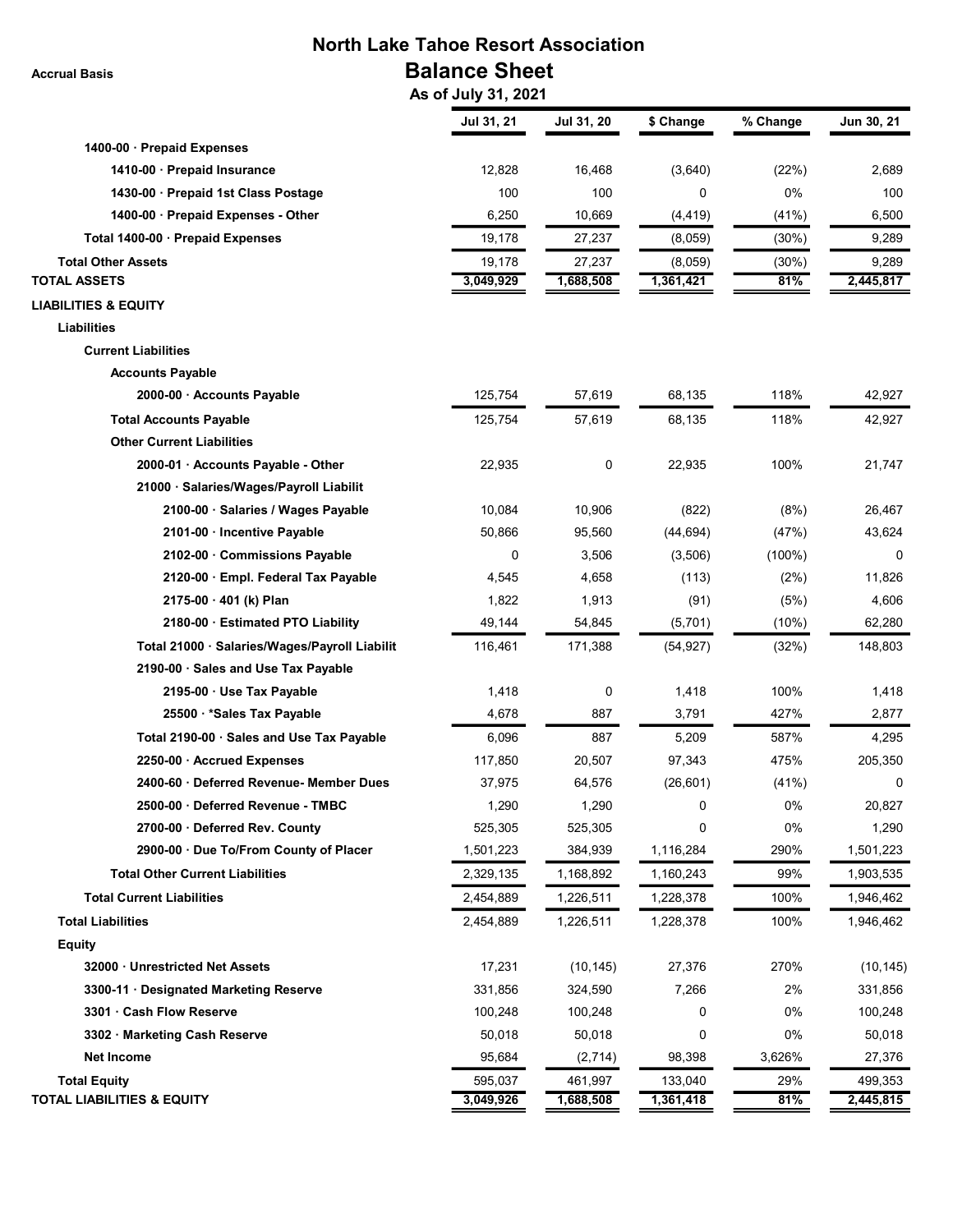| <b>Accrual Basis</b>                                                                                                                                                                                                                                                  |                                                                                   | <b>All Departments</b>                                               |                                             |                                        |                                                         |                                                                      |                                                                    |
|-----------------------------------------------------------------------------------------------------------------------------------------------------------------------------------------------------------------------------------------------------------------------|-----------------------------------------------------------------------------------|----------------------------------------------------------------------|---------------------------------------------|----------------------------------------|---------------------------------------------------------|----------------------------------------------------------------------|--------------------------------------------------------------------|
|                                                                                                                                                                                                                                                                       | <b>Jul 21</b>                                                                     | <b>Budget</b>                                                        | \$ Over Budget                              | <b>Jul 21</b>                          | <b>YTD Budget</b>                                       | \$ Over Budget                                                       | Annual Bud                                                         |
| <b>Ordinary Income/Expense</b>                                                                                                                                                                                                                                        |                                                                                   |                                                                      |                                             |                                        |                                                         |                                                                      |                                                                    |
| Income<br>4050-00 County of Placer TOT Funding<br>4200-00 · Membership Dues Revenue<br>4250-00 · Revenues-Membership Activities                                                                                                                                       | 355,021<br>6,915                                                                  | 389,046<br>6,250                                                     | (34, 025)<br>665                            | 355,021<br>6,915                       | 389,046<br>6,250                                        | (34, 025)<br>665                                                     | 3,395,286<br>56,250                                                |
| 4250-02 · Chamber Events<br>4250-03 · Summer/Winter Rec Luncheon<br>4251-00 · Tues AM Breakfast Club                                                                                                                                                                  | 0<br>0                                                                            | 0<br>$\mathbf 0$                                                     | 0<br>$\mathbf 0$                            | 0<br>$\mathbf 0$                       | 0<br>0                                                  | $\mathbf 0$<br>0                                                     | 4,500<br>1,500                                                     |
| 4251-01 · Tues AM Breakfast Club Sponsors<br>4251-00 · Tues AM Breakfast Club - Other                                                                                                                                                                                 | 0<br>$\mathbf 0$                                                                  | 0<br>$\mathbf 0$                                                     | 0<br>0                                      | 0<br>0                                 | 0<br>0                                                  | 0<br>0                                                               | 2,350<br>1,200                                                     |
| Total 4251-00 · Tues AM Breakfast Club                                                                                                                                                                                                                                | 0                                                                                 | 0                                                                    | $\mathbf 0$                                 | $\pmb{0}$                              | $\mathsf 0$                                             | $\mathbf 0$                                                          | 3,550                                                              |
| 4250-00 · Revenues-Membership Activities - Other                                                                                                                                                                                                                      | 600                                                                               | 0                                                                    | 600                                         | 600                                    | 0                                                       | 600                                                                  | 0                                                                  |
| Total 4250-00 · Revenues-Membership Activities                                                                                                                                                                                                                        | 600                                                                               | $\Omega$                                                             | 600                                         | 600                                    | 0                                                       | 600                                                                  | 9,550                                                              |
| 4253-00 · Revenue- Other<br>46000 · Merchandise Sales                                                                                                                                                                                                                 | $\Omega$<br>21,834                                                                | $\Omega$<br>6,000                                                    | $\Omega$<br>15,834                          | 0<br>21,834                            | 0<br>6,000                                              | 0<br>15,834                                                          | 1,000<br>59,500                                                    |
| <b>Total Income</b>                                                                                                                                                                                                                                                   | 384,370                                                                           | 401,296                                                              | (16, 926)                                   | 384,370                                | 401,296                                                 | (16, 926)                                                            | 3,521,586                                                          |
| <b>Gross Profit</b>                                                                                                                                                                                                                                                   | 384,370                                                                           | 401,296                                                              | (16, 926)                                   | 384,370                                | 401,296                                                 | (16, 926)                                                            | 3,521,586                                                          |
| <b>Expense</b><br>5000-00 · Salaries & Wages<br>5020-00 $\cdot$ P/R - Tax Expense<br>5030-00 · P/R - Health Insurance Expense<br>5040-00 · P/R - Workmans Comp                                                                                                        | 7,050<br>5,330<br>1,192                                                           | 10,695<br>13,890<br>1,131                                            | (3,645)<br>(8,559)<br>60                    | 7,050<br>5,330<br>1,192                | 10,695<br>13,890<br>1,131                               | (3,645)<br>(8, 559)<br>60                                            | 98,560<br>128,597<br>10,260                                        |
| 5060-00 $\cdot$ 401 (k)<br>5070-00 · Other Benefits and Expenses<br>5000-00 · Salaries & Wages - Other                                                                                                                                                                | 2,087<br>463<br>80,722                                                            | 3,834<br>646<br>108,002                                              | (1,747)<br>(183)<br>(27, 280)               | 2,087<br>463<br>80,722                 | 3,834<br>646<br>108,002                                 | (1,747)<br>(183)<br>(27, 280)                                        | 35,428<br>5,993<br>995,051                                         |
| Total 5000-00 · Salaries & Wages                                                                                                                                                                                                                                      | 96,844                                                                            | 138,199                                                              | (41, 355)                                   | 96,844                                 | 138,199                                                 | (41, 355)                                                            | 1,273,889                                                          |
| 5100-00 $\cdot$ Rent<br>$5110-00 \cdot$ Utilities<br>5140-00 · Repairs & Maintenance<br>5150-00 · Office - Cleaning<br>5100-00 · Rent - Other                                                                                                                         | 448<br>87<br>725<br>13,759                                                        | 1,113<br>1,104<br>929<br>14,391                                      | (664)<br>(1,017)<br>(204)<br>(632)          | 448<br>87<br>725<br>13,759             | 1,113<br>1,104<br>929<br>14,391                         | (664)<br>(1,017)<br>(204)<br>(632)                                   | 10,088<br>9,983<br>8,483<br>130,642                                |
| Total 5100-00 · Rent                                                                                                                                                                                                                                                  | 15,019                                                                            | 17,537                                                               | (2,518)                                     | 15,019                                 | 17,537                                                  | (2, 518)                                                             | 159,197                                                            |
| $5310-00 \cdot$ Telephone                                                                                                                                                                                                                                             |                                                                                   |                                                                      |                                             |                                        |                                                         |                                                                      |                                                                    |
| 5320-00 · Telephone                                                                                                                                                                                                                                                   | 2,136                                                                             | 2,973                                                                | (838)                                       | 2,136                                  | 2,973                                                   | (838)                                                                | 27,002                                                             |
| Total 5310-00 · Telephone                                                                                                                                                                                                                                             | 2,136                                                                             | 2,973                                                                | (838)                                       | 2,136                                  | 2,973                                                   | (838)                                                                | 27,002                                                             |
| 5420-00 Mail - USPS<br>5470-00 Mail - UPS<br>5480-00 Mail Fed Ex<br>5420-00 · Mail - USPS - Other                                                                                                                                                                     | $\mathbf 0$<br>149<br>200                                                         | $\overline{4}$<br>$\overline{4}$<br>127                              | (4)<br>145<br>73                            | $\mathbf 0$<br>149<br>200              | 4<br>4<br>127                                           | (4)<br>145<br>73                                                     | 50<br>50<br>1,140                                                  |
| Total 5420-00 · Mail - USPS                                                                                                                                                                                                                                           | 349                                                                               | 135                                                                  | 214                                         | 349                                    | 135                                                     | 214                                                                  | 1,240                                                              |
| 5510-00 · Insurance/Bonding<br>$5520-00 \cdot$ Supplies                                                                                                                                                                                                               | 269                                                                               | 1,250                                                                | (981)                                       | 269                                    | 1,250                                                   | (981)                                                                | 11,250                                                             |
| 5525-00 · Supplies- Computer<br>5520-00 · Supplies - Other                                                                                                                                                                                                            | 40<br>639                                                                         | 5,492<br>6,779                                                       | (5, 452)<br>(6, 140)                        | 40<br>639                              | 5,492<br>6,779                                          | (5, 452)<br>(6, 140)                                                 | 9,425<br>22,263                                                    |
| Total 5520-00 · Supplies                                                                                                                                                                                                                                              | 679                                                                               | 12,271                                                               | (11,592)                                    | 679                                    | 12,271                                                  | (11, 592)                                                            | 31,688                                                             |
| 5610-00 · Depreciation<br>5700-00 · Equipment Support & Maintenance<br>5710-00 · Taxes, Licenses & Fees<br>5740-00 · Equipment Rental/Leasing<br>5800-00 · Training Seminars<br>5850-00 · Artist of Month - Commissions<br>5900-00 · Professional Fees                | 153<br>0<br>1,843<br>365<br>$\mathbf 0$<br>670                                    | 153<br>2,933<br>1,308<br>435<br>500<br>167                           | 0<br>(2,933)<br>535<br>(70)<br>(500)<br>503 | 153<br>0<br>1,843<br>365<br>0<br>670   | 153<br>2,933<br>1,308<br>435<br>500<br>167              | 0<br>(2,933)<br>535<br>(70)<br>(500)<br>503                          | 1,375<br>26,400<br>11,832<br>4,116<br>4,500<br>1,500               |
| 5910-00 · Professional Fees - Attorneys<br>5920-00 · Professional Fees - Accountant<br>5921-00 · Professional Fees - Other                                                                                                                                            | 0<br>0<br>11,336                                                                  | 5,750<br>$\mathbf 0$<br>1,792                                        | (5,750)<br>$\Omega$<br>9,544                | 0<br>0<br>11,336                       | 5,750<br>0<br>1,792                                     | (5,750)<br>0<br>9,544                                                | 11,750<br>26,000<br>18,625                                         |
| Total 5900-00 · Professional Fees                                                                                                                                                                                                                                     | 11,336                                                                            | 7,542                                                                | 3,794                                       | 11,336                                 | 7,542                                                   | 3,794                                                                | 56,375                                                             |
| 5941-00 · Research & Planning<br>$6020-00 \cdot$ Programs                                                                                                                                                                                                             | $\mathbf 0$                                                                       | 1,250                                                                | (1,250)                                     | $\mathbf 0$                            | 1,250                                                   | (1,250)                                                              | 11,250                                                             |
| 6016-00 · Special Event Partnership<br>6018-00 · Business Assoc. Grants                                                                                                                                                                                               | 0<br>0                                                                            | 0<br>0                                                               | $\mathbf 0$<br>0                            | $\pmb{0}$<br>$\pmb{0}$                 | 0<br>$\pmb{0}$                                          | 0<br>0                                                               | 50,000<br>20,000                                                   |
| Total 6020-00 · Programs                                                                                                                                                                                                                                              | $\mathbf 0$                                                                       | $\mathbf 0$                                                          | $\mathbf 0$                                 | $\mathbf 0$                            | $\mathbf 0$                                             | $\mathbf 0$                                                          | 70,000                                                             |
| $6420-00 \cdot$ Events<br>6420-01 · Sponsorships<br>6421-01 · 4th of July Fireworks<br>6421-04 · Broken Arrow Skyrace<br>$6421-06 \cdot$ Spartan<br>6421-07 · Tahoe Lacrosse Tournament<br>6421-09 · Wanderlust<br>6421-17 · Enduro<br>6421-18 · Sponsorships - Other | 0<br>$\mathbf 0$<br>$\mathbf 0$<br>$\mathbf 0$<br>$\mathbf 0$<br>$\mathbf 0$<br>0 | 0<br>0<br>$\mathbf 0$<br>$\Omega$<br>$\mathbf 0$<br>$\mathbf 0$<br>0 | 0<br>0<br>0<br>0<br>0<br>0<br>0             | 0<br>0<br>0<br>$\Omega$<br>0<br>0<br>0 | $\mathbf 0$<br>0<br>$\Omega$<br>$\Omega$<br>0<br>0<br>0 | 0<br>0<br>$\mathbf 0$<br>$\Omega$<br>$\mathbf 0$<br>$\mathbf 0$<br>0 | 30,000<br>25,400<br>179,400<br>8,000<br>25,400<br>80,000<br>62,800 |
| Total 6420-01 · Sponsorships                                                                                                                                                                                                                                          | 0                                                                                 | 0                                                                    | $\mathbf 0$                                 | 0                                      | $\pmb{0}$                                               | $\mathbf 0$                                                          | 411,000                                                            |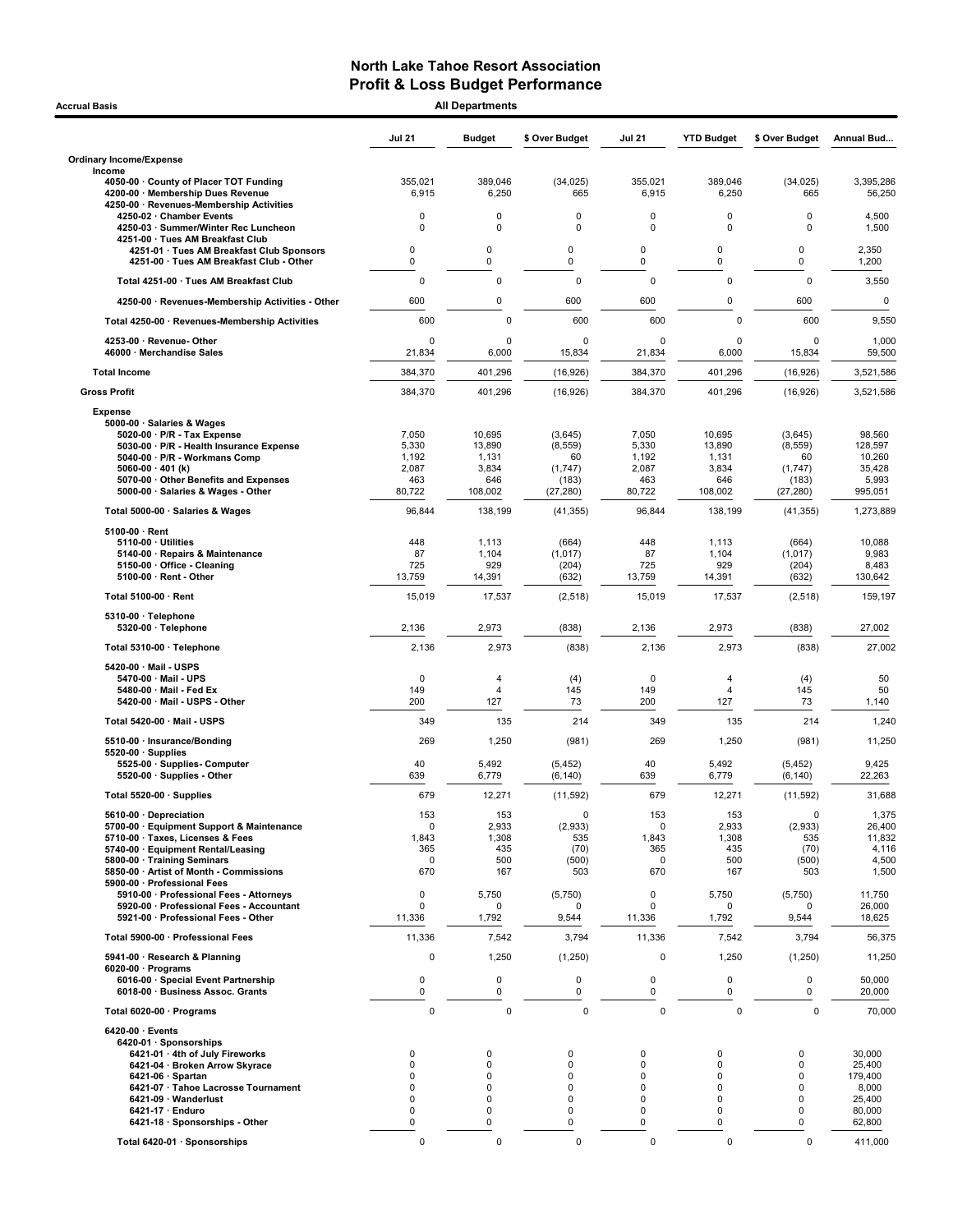Accrual Basis **Accrual Basis All Departments** 

|                                                                                                                                                                                                                                                  | <b>Jul 21</b>                                                    | <b>Budget</b>                                            | \$ Over Budget                                                        | <b>Jul 21</b>                                             | <b>YTD Budget</b>                                        | \$ Over Budget                                                        | Annual Bud                                                             |
|--------------------------------------------------------------------------------------------------------------------------------------------------------------------------------------------------------------------------------------------------|------------------------------------------------------------------|----------------------------------------------------------|-----------------------------------------------------------------------|-----------------------------------------------------------|----------------------------------------------------------|-----------------------------------------------------------------------|------------------------------------------------------------------------|
| 6421-00 · New Event Development<br>6424-00 · Event Operation Expenses                                                                                                                                                                            | $\mathbf 0$<br>225                                               | 34,025<br>$\mathbf 0$                                    | (34, 025)<br>225                                                      | 0<br>225                                                  | 34,025<br>$\mathbf 0$                                    | (34, 025)<br>225                                                      | 102.075<br>1,500                                                       |
| Total 6420-00 · Events                                                                                                                                                                                                                           | 225                                                              | 34,025                                                   | (33,800)                                                              | 225                                                       | 34,025                                                   | (33, 800)                                                             | 514,575                                                                |
| 6423-00 · Membership Activities<br>6436-00 · Membership - Wnt/Sum Rec Lunch<br>6437-00 · Tuesday Morning Breakfast Club<br>6442-00 · Public Relations/Website/Digita<br>6423-00 · Membership Activities - Other                                  | $\mathbf 0$<br>0<br>1,238<br>295                                 | $\mathbf 0$<br>$\Omega$<br>500<br>417                    | $\mathbf 0$<br>0<br>738<br>(122)                                      | $\mathbf 0$<br>$\mathbf 0$<br>1,238<br>295                | $\mathbf 0$<br>$\mathbf 0$<br>500<br>417                 | 0<br>0<br>738<br>(122)                                                | 500<br>1,763<br>4,500<br>3,750                                         |
| Total 6423-00 · Membership Activities                                                                                                                                                                                                            | 1,533                                                            | 917                                                      | 616                                                                   | 1,533                                                     | 917                                                      | 616                                                                   | 10,513                                                                 |
| 6730-00 · Marketing Cooperative/Media<br>6740-00 · Media/Collateral/Production<br>6742-00 · Non-NLT Co-Op Marketing Program                                                                                                                      | 143,108<br>$\Omega$<br>333                                       | 143,108<br>1,667<br>6,000                                | 0<br>(1,667)<br>(5,667)                                               | 143,108<br>$\Omega$<br>333                                | 143,108<br>1.667<br>6,000                                | $\Omega$<br>(1,667)<br>(5,667)                                        | 871,278<br>15,000<br>54,000                                            |
| 6743-00 · BACC Marketing Programs<br>6743-01 · Year Round Shopping Campaign<br>6743-03 · Winter Lakeside Campaign                                                                                                                                | 0<br>0                                                           | $\mathbf 0$<br>$\mathbf 0$                               | $\mathbf 0$<br>0                                                      | $\mathbf 0$<br>$\mathbf 0$                                | $\Omega$<br>$\mathbf 0$                                  | 0<br>0                                                                | 14.000<br>20,000                                                       |
| Total 6743-00 · BACC Marketing Programs                                                                                                                                                                                                          | $\Omega$                                                         | $\mathbf 0$                                              | $\Omega$                                                              | $\mathbf 0$                                               | $\Omega$                                                 | $\Omega$                                                              | 34,000                                                                 |
| 6750-00 · Business Association Grant<br>6750-01 · Business Assn Grant - NTBA<br>6750-02 · Business Assn Grant - TCDA                                                                                                                             | 0<br>0                                                           | 8,333<br>8,333                                           | (8, 333)<br>(8, 333)                                                  | 0<br>$\mathbf 0$                                          | 8,333<br>8,333                                           | (8, 333)<br>(8, 333)                                                  | 100,000<br>100,000                                                     |
| Total 6750-00 · Business Association Grant                                                                                                                                                                                                       | 0                                                                | 16,667                                                   | (16, 667)                                                             | $\mathbf 0$                                               | 16,667                                                   | (16, 667)                                                             | 200,000                                                                |
| 7500-00 · Trade Shows/Travel<br>8100-00 · Cost of Goods Sold                                                                                                                                                                                     | $\Omega$                                                         | 1,667                                                    | (1,667)                                                               | $\mathbf 0$                                               | 1,667                                                    | (1,667)                                                               | 15,000                                                                 |
| 51100 · Freight and Shipping Costs<br>59900 · POS Inventory Adjustments<br>8100-01 · CGS - Other<br>8100-00 · Cost of Goods Sold - Other                                                                                                         | 359<br>(23)<br>10<br>10,868                                      | 125<br>$\mathbf 0$<br>$\Omega$<br>3,000                  | 234<br>(23)<br>10<br>7,868                                            | 359<br>(23)<br>10<br>10,868                               | 125<br>$\Omega$<br>$\Omega$<br>3,000                     | 234<br>(23)<br>10<br>7,868                                            | 1,125<br>$\Omega$<br>$\mathbf 0$<br>29,750                             |
| Total 8100-00 · Cost of Goods Sold                                                                                                                                                                                                               | 11,213                                                           | 3,125                                                    | 8,088                                                                 | 11,213                                                    | 3,125                                                    | 8,088                                                                 | 30,875                                                                 |
| 8200-00 · Associate Relations<br>8300-00 · Board Functions<br>8500-00 · Credit Card Fees<br>8600-00 · Additional Opportunites<br>8700-00 · Automobile Expenses<br>8750-00 · Meals/Meetings<br>8810-00 · Dues & Subscriptions<br>8910-00 · Travel | $\Omega$<br>425<br>593<br>650<br>70<br>111<br>774<br>$\mathbf 0$ | 195<br>583<br>332<br>5,833<br>542<br>642<br>1,275<br>417 | (195)<br>(158)<br>261<br>(5, 183)<br>(471)<br>(531)<br>(501)<br>(417) | $\mathbf 0$<br>425<br>593<br>650<br>70<br>111<br>774<br>0 | 195<br>583<br>332<br>5,833<br>542<br>642<br>1,275<br>417 | (195)<br>(158)<br>261<br>(5, 183)<br>(471)<br>(531)<br>(501)<br>(417) | 1,770<br>5,250<br>3.247<br>55,000<br>5,025<br>6,088<br>11,500<br>3,750 |
| <b>Total Expense</b>                                                                                                                                                                                                                             | 288,697                                                          | 403,646                                                  | (114, 948)                                                            | 288,697                                                   | 403,646                                                  | (114, 948)                                                            | 3,528,482                                                              |
| <b>Net Ordinary Income</b>                                                                                                                                                                                                                       | 95,673                                                           | (2,350)                                                  | 98,023                                                                | 95,673                                                    | (2,350)                                                  | 98,023                                                                | (6,896)                                                                |
| <b>Other Income/Expense</b><br>Other Income<br>4700-00 · Revenues- Interest & Investment                                                                                                                                                         | 11                                                               | $\mathsf 0$                                              | 11                                                                    | 11                                                        | $\pmb{0}$                                                | 11                                                                    | 0                                                                      |
| <b>Total Other Income</b>                                                                                                                                                                                                                        | 11                                                               | $\mathbf 0$                                              | 11                                                                    | 11                                                        | $\mathbf 0$                                              | 11                                                                    | $\mathbf 0$                                                            |
| <b>Other Expense</b><br>8990-00 · Allocated                                                                                                                                                                                                      | 0                                                                | (0)                                                      | $\mathbf 0$                                                           | $\pmb{0}$                                                 | (0)                                                      | 0                                                                     | 9,744                                                                  |
| <b>Total Other Expense</b>                                                                                                                                                                                                                       | $\overline{0}$                                                   | (0)                                                      | $\mathbf 0$                                                           | $\mathbf 0$                                               | (0)                                                      | $\overline{0}$                                                        | 9,744                                                                  |
| <b>Net Other Income</b>                                                                                                                                                                                                                          | 11                                                               | $\mathbf 0$                                              | 11                                                                    | 11                                                        | $\mathbf 0$                                              | 11                                                                    | (9,744)                                                                |
| Net Income                                                                                                                                                                                                                                       | 95,684                                                           | (2, 350)                                                 | 98,034                                                                | 95,684                                                    | (2, 350)                                                 | 98,034                                                                | (16, 640)                                                              |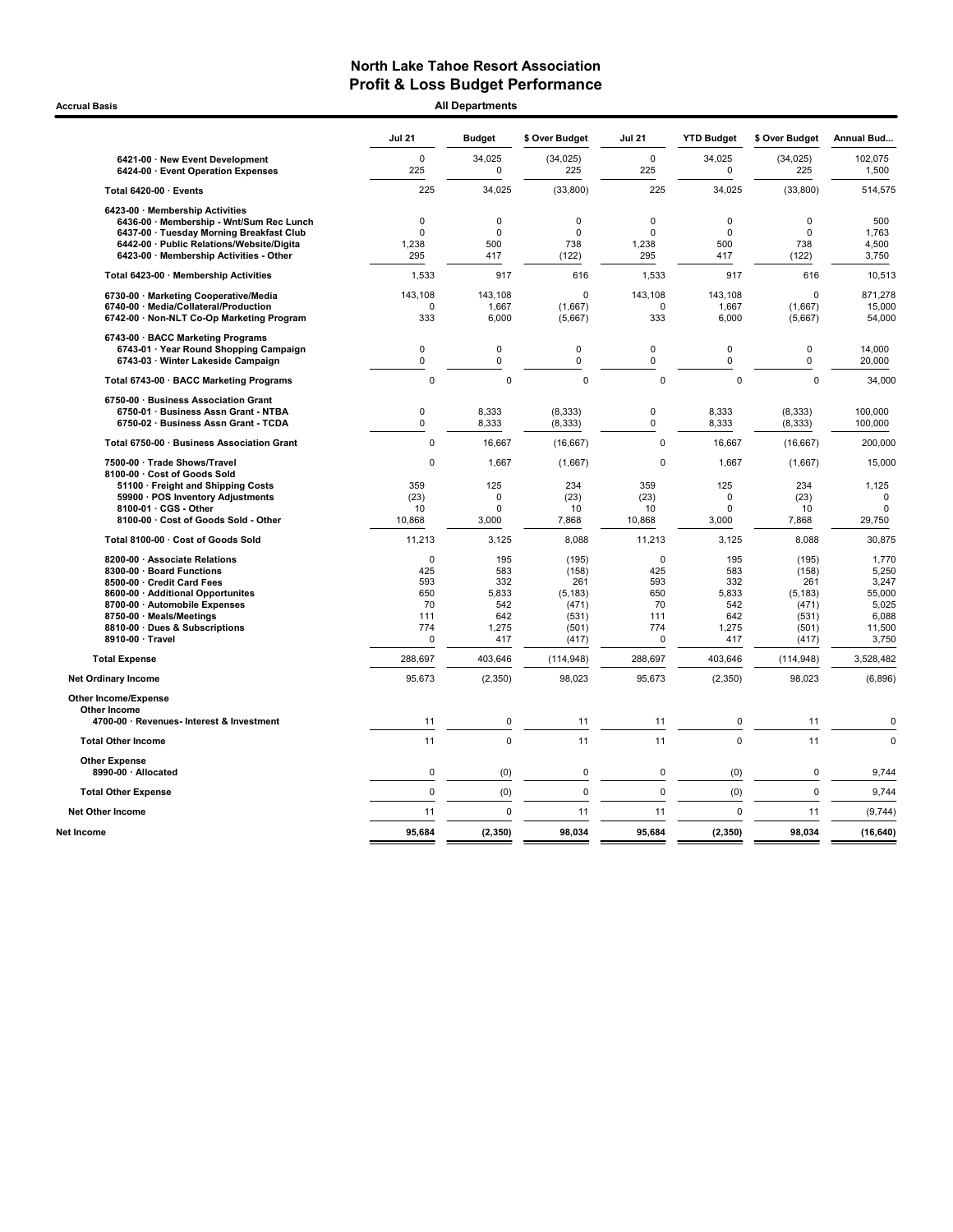# North Lake Tahoe Resort Association Profit & Loss Prev Year Comparison

| <b>Accrual Basis</b>                                                           | <b>July 2021</b>      |                   |                     |                |
|--------------------------------------------------------------------------------|-----------------------|-------------------|---------------------|----------------|
|                                                                                | <b>Jul 21</b>         | <b>Jul 20</b>     | \$ Change           | % Change       |
| <b>Ordinary Income/Expense</b>                                                 |                       |                   |                     |                |
| Income                                                                         |                       |                   |                     |                |
| 4050-00 County of Placer TOT Funding<br>4200-00 · Membership Dues Revenue      | 355,021<br>6,915      | 232,754<br>11,348 | 122,267<br>(4, 432) | 53%<br>(39)%   |
| 4250-00 · Revenues-Membership Activities                                       | 600                   | 50                | 550                 | 1,100%         |
| 46000 · Merchandise Sales                                                      |                       |                   |                     |                |
| 4502-00 · Non-Retail VIC income                                                | 0                     | 672               | (672)               | (100)%         |
| 4504-00 · Retail Revenue - Other<br>46000 · Merchandise Sales - Other          | $\mathbf 0$<br>21,834 | 230<br>11,336     | (230)<br>10,498     | (100)%<br>93%  |
|                                                                                |                       |                   |                     |                |
| Total 46000 · Merchandise Sales<br><b>Total Income</b>                         | 21,834                | 12,238            | 9,596               | 78%<br>50%     |
| <b>Gross Profit</b>                                                            | 384,370               | 256,390           | 127,981             | 50%            |
|                                                                                | 384,370               | 256,390           | 127,981             |                |
| <b>Expense</b><br>5000-00 · Salaries & Wages                                   |                       |                   |                     |                |
| $5020-00 \cdot P/R$ - Tax Expense                                              | 7,050                 | 5,921             | 1,129               | 19%            |
| 5030-00 · P/R - Health Insurance Expense                                       | 5,330                 | 5,202             | 128                 | 3%             |
| 5040-00 · P/R - Workmans Comp                                                  | 1,192                 | 755               | 436                 | 58%            |
| $5060-00 \cdot 401$ (k)                                                        | 2,087                 | 2,565             | (478)               | (19)%          |
| 5070-00 · Other Benefits and Expenses<br>5000-00 · Salaries & Wages - Other    | 463<br>80,722         | 167<br>85,493     | 296<br>(4, 771)     | 178%<br>(6)%   |
| Total 5000-00 · Salaries & Wages                                               | 96,844                | 100,103           | (3,259)             | (3)%           |
| $5100-00 \cdot$ Rent                                                           |                       |                   |                     |                |
| $5110-00 \cdot$ Utilities                                                      | 448                   | 863               | (415)               | (48)%          |
| 5140-00 · Repairs & Maintenance                                                | 87                    | 87                | 0                   | 0%             |
| 5150-00 · Office - Cleaning<br>$5100-00 \cdot$ Rent - Other                    | 725<br>13,759         | 600<br>13,330     | 125<br>429          | 21%<br>3%      |
| Total 5100-00 · Rent                                                           | 15,019                | 14,880            | 139                 | 1%             |
| 5310-00 · Telephone<br>5320-00 · Telephone                                     | 2,136                 | 2,179             | (43)                | (2)%           |
| Total 5310-00 · Telephone                                                      | 2,136                 | 2,179             | (43)                | (2)%           |
|                                                                                |                       |                   |                     |                |
| 5420-00 Mail - USPS<br>5480-00 · Mail - Fed Ex                                 | 149                   | 0                 | 149                 | 100%           |
| 5420-00 · Mail - USPS - Other                                                  | 200                   | 0                 | 200                 | 100%           |
| Total 5420-00 · Mail - USPS                                                    | 349                   | 0                 | 349                 | 100%           |
| 5510-00 · Insurance/Bonding                                                    | 269                   | 269               | 0                   | 0%             |
| $5520-00 \cdot$ Supplies<br>5525-00 · Supplies- Computer                       | 40                    | 131               | (92)                | (70)%          |
| 5520-00 · Supplies - Other                                                     | 639                   | 889               | (249)               | (28)%          |
| Total 5520-00 · Supplies                                                       | 679                   | 1,020             | (341)               | (33)%          |
| 5610-00 Depreciation                                                           | 153                   | 0                 | 153                 | 100%           |
| 5700-00 · Equipment Support & Maintenance                                      | 0                     | 2,379             | (2,379)             | (100)%         |
| 5710-00 · Taxes, Licenses & Fees                                               | 1,843                 | 1,146             | 698                 | 61%            |
| 5740-00 · Equipment Rental/Leasing<br>5850-00 · Artist of Month - Commissions  | 365<br>670            | 365<br>240        | 0<br>430            | 0%<br>179%     |
| 5900-00 · Professional Fees                                                    |                       |                   |                     |                |
| 5910-00 · Professional Fees - Attorneys<br>5921-00 · Professional Fees - Other | 0<br>11,336           | 300<br>0          | (300)<br>11,336     | (100)%<br>100% |
| Total 5900-00 · Professional Fees                                              | 11,336                | 300               | 11,036              | 3,679%         |
| $6420-00 \cdot$ Events                                                         |                       |                   |                     |                |
| 6424-00 · Event Operation Expenses                                             | 225                   | 0                 | 225                 | 100%           |
| Total $6420-00$ $\cdot$ Events                                                 | 225                   | 0                 | 225                 | 100%           |
| 6423-00 · Membership Activities                                                |                       |                   |                     |                |
| 6434-00 · Community Awards Dinner                                              | $\mathbf 0$           | 295               | (295)               | (100)%         |
| 6442-00 · Public Relations/Website/Digita<br>$6444-00 \cdot Trades$            | 1,238<br>0            | 569<br>0          | 669<br>0            | 118%<br>0%     |
| 6423-00 · Membership Activities - Other                                        | 295                   | 915               | (620)               | (68)%          |
| Total 6423-00 · Membership Activities                                          | 1,533                 | 1,779             | (246)               | (14)%          |
| 6730-00 · Marketing Cooperative/Media                                          | 143,108               | 79,439            | 63,669              | 80%            |
| 6742-00 · Non-NLT Co-Op Marketing Program                                      | 333                   | 399               | (66)                | (17)%          |

8100-00 · Cost of Goods Sold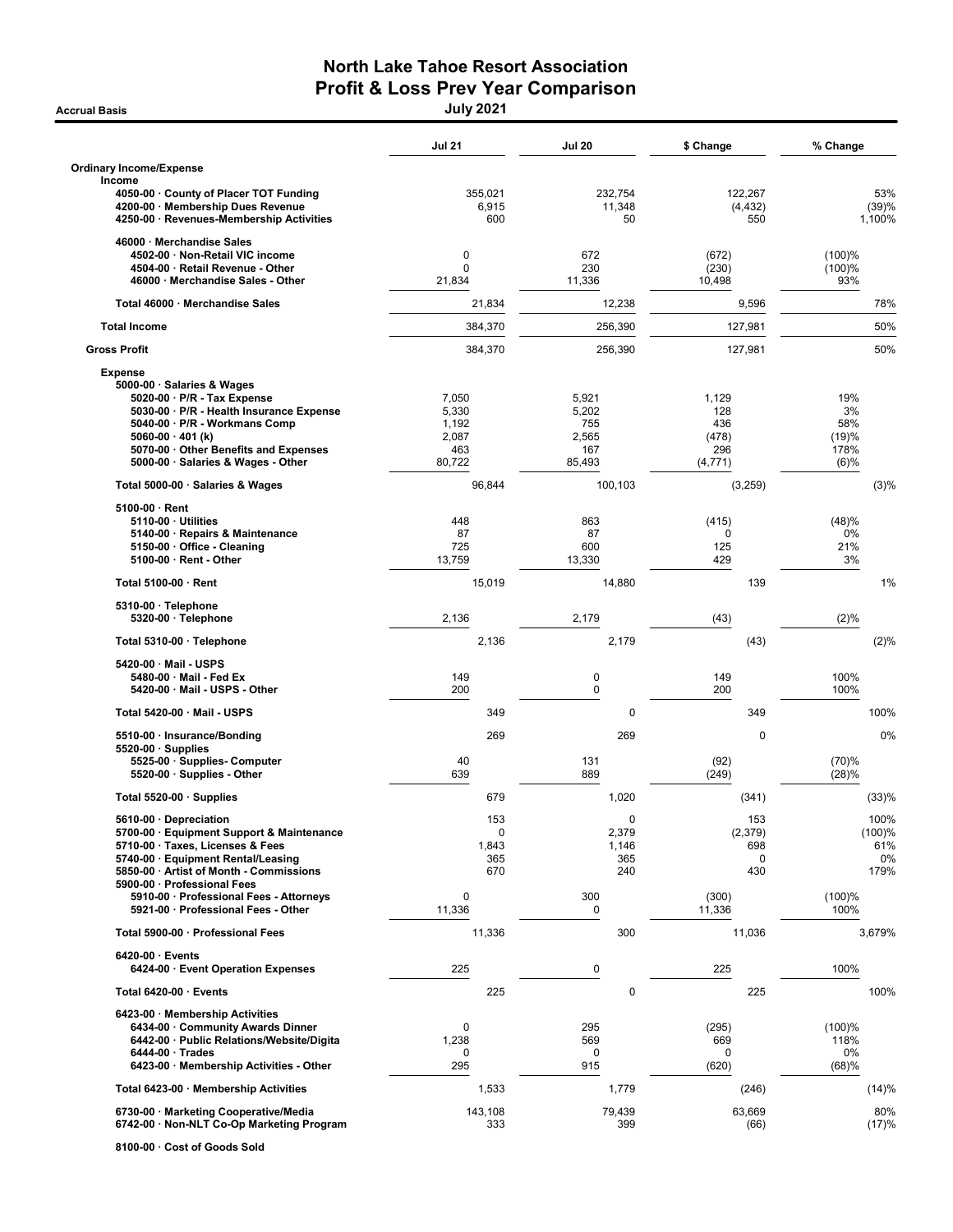# North Lake Tahoe Resort Association Profit & Loss Prev Year Comparison<br>July 2021

**Accrual Basis** 

|                                                                                                                                                                                                                                                | <b>Jul 21</b>                                   | <b>Jul 20</b>                                                  | \$ Change                                                         | % Change                                                     |
|------------------------------------------------------------------------------------------------------------------------------------------------------------------------------------------------------------------------------------------------|-------------------------------------------------|----------------------------------------------------------------|-------------------------------------------------------------------|--------------------------------------------------------------|
| 51100 · Freight and Shipping Costs<br>59900 · POS Inventory Adjustments<br>$8100-01 \cdot CGS - Other$<br>8100-00 · Cost of Goods Sold - Other                                                                                                 | 359<br>(23)<br>10<br>10,868                     | 379<br>$\Omega$<br>43.102<br>5,878                             | (20)<br>(23)<br>(43,093)<br>4,990                                 | (5)%<br>(100)%<br>(100)%<br>85%                              |
| Total 8100-00 · Cost of Goods Sold                                                                                                                                                                                                             | 11,213                                          | 49,359                                                         | (38, 145)                                                         | (77)%                                                        |
| 8200-00 Associate Relations<br>8300-00 · Board Functions<br>8500-00 Credit Card Fees<br>8600-00 · Additional Opportunites<br>8700-00 · Automobile Expenses<br>8750-00 · Meals/Meetings<br>8810-00 · Dues & Subscriptions<br>8920-00 · Bad Debt | 0<br>425<br>593<br>650<br>70<br>111<br>774<br>0 | 163<br>$\Omega$<br>346<br>4,000<br>365<br>$\Omega$<br>390<br>0 | (163)<br>425<br>247<br>(3,350)<br>(295)<br>111<br>384<br>$\Omega$ | (100)%<br>100%<br>71%<br>(84)%<br>(81)%<br>100%<br>99%<br>0% |
| <b>Total Expense</b>                                                                                                                                                                                                                           | 288.697                                         | 259.121                                                        | 29,577                                                            | 11%                                                          |
| <b>Net Ordinary Income</b>                                                                                                                                                                                                                     | 95.673                                          | (2,731)                                                        | 98,404                                                            | 3,603%                                                       |
| <b>Other Income/Expense</b><br>Other Income<br>4700-00 · Revenues- Interest & Investment                                                                                                                                                       | 11                                              | 17                                                             | (6)                                                               | (35)%                                                        |
| <b>Total Other Income</b>                                                                                                                                                                                                                      | 11                                              | 17                                                             | (6)                                                               | (35)%                                                        |
| <b>Other Expense</b><br><b>Balancing Adjustments</b><br>8990-00 · Allocated                                                                                                                                                                    | 0<br>0                                          | 0<br>$\mathbf 0$                                               | 0<br>$\mathbf{0}$                                                 | 0%<br>0%                                                     |
| <b>Total Other Expense</b>                                                                                                                                                                                                                     | $\Omega$                                        | $\Omega$                                                       | $\Omega$                                                          | 0%                                                           |
| <b>Net Other Income</b>                                                                                                                                                                                                                        | 11                                              | 17                                                             | (6)                                                               | (35)%                                                        |
| Net Income                                                                                                                                                                                                                                     | 95,684                                          | (2,714)                                                        | 98,398                                                            | 3,626%                                                       |
|                                                                                                                                                                                                                                                |                                                 |                                                                |                                                                   |                                                              |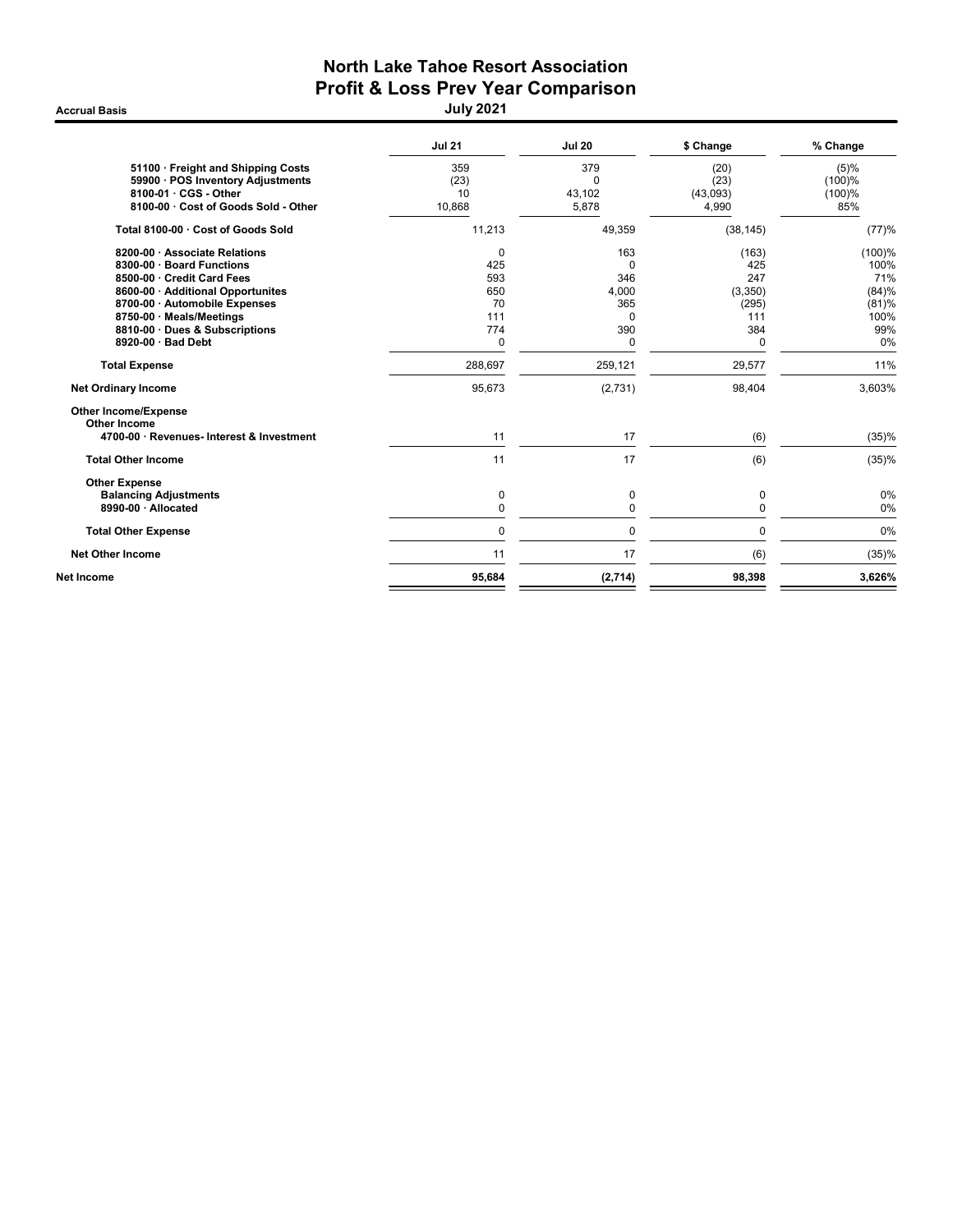## North Lake Tahoe Resort Association Profit & Loss Budget Performance<br>
11 - Marketing

|                                                                                                                                                                                                                                                                        | <b>Jul 21</b>                                 | <b>Budget</b>                                                       | \$ Over Budget                                                        | <b>Jul 21</b>                                              | <b>YTD Budget</b>                                           | \$ Over Budget                                        | <b>Annual Budget</b>                                               |
|------------------------------------------------------------------------------------------------------------------------------------------------------------------------------------------------------------------------------------------------------------------------|-----------------------------------------------|---------------------------------------------------------------------|-----------------------------------------------------------------------|------------------------------------------------------------|-------------------------------------------------------------|-------------------------------------------------------|--------------------------------------------------------------------|
| <b>Ordinary Income/Expense</b><br>Income                                                                                                                                                                                                                               |                                               |                                                                     |                                                                       |                                                            |                                                             |                                                       |                                                                    |
| 4050-00 · County of Placer TOT Funding                                                                                                                                                                                                                                 | 223,003                                       | 257,028                                                             | (34, 025)                                                             | 223,003                                                    | 257,028                                                     | (34, 025)                                             | 2,188,080                                                          |
| <b>Total Income</b>                                                                                                                                                                                                                                                    | 223.003                                       | 257.028                                                             | (34, 025)                                                             | 223,003                                                    | 257,028                                                     | (34, 025)                                             | 2.188.080                                                          |
| <b>Gross Profit</b>                                                                                                                                                                                                                                                    | 223,003                                       | 257,028                                                             | (34, 025)                                                             | 223,003                                                    | 257,028                                                     | (34, 025)                                             | 2,188,080                                                          |
| <b>Expense</b><br>5000-00 · Salaries & Wages<br>5020-00 $\cdot$ P/R - Tax Expense<br>5030-00 · P/R - Health Insurance Expense<br>5040-00 · P/R - Workmans Comp<br>5060-00 $\cdot$ 401 (k)<br>5070-00 Other Benefits and Expenses<br>5000-00 · Salaries & Wages - Other | 1,349<br>2,266<br>185<br>817<br>424<br>22,477 | 2,393<br>4,120<br>129<br>957<br>121<br>23,927                       | (1,043)<br>(1, 854)<br>56<br>(140)<br>303<br>(1,450)                  | 1,349<br>2,266<br>185<br>817<br>424<br>22,477              | 2,393<br>4,120<br>129<br>957<br>121<br>23,927               | (1,043)<br>(1, 854)<br>56<br>(140)<br>303<br>(1, 450) | 21,534<br>37,080<br>1,159<br>8,614<br>1,092<br>215,344             |
| Total 5000-00 · Salaries & Wages                                                                                                                                                                                                                                       | 27,518                                        | 31,647                                                              | (4, 129)                                                              | 27,518                                                     | 31,647                                                      | (4, 129)                                              | 284,822                                                            |
| $5100-00 \cdot$ Rent<br>$5110-00 \cdot$ Utilities<br>5140-00 · Repairs & Maintenance<br>5150-00 Office - Cleaning<br>$5100-00 \cdot$ Rent - Other                                                                                                                      | 40<br>0<br>191<br>1,858                       | 125<br>75<br>188<br>2,083                                           | (85)<br>(75)<br>4<br>(226)                                            | 40<br>$\mathbf 0$<br>191<br>1,858                          | 125<br>75<br>188<br>2,083                                   | (85)<br>(75)<br>$\overline{4}$<br>(226)               | 1,125<br>675<br>1,688<br>18,750                                    |
| Total 5100-00 · Rent                                                                                                                                                                                                                                                   | 2,089                                         | 2,471                                                               | (381)                                                                 | 2,089                                                      | 2,471                                                       | (381)                                                 | 22,237                                                             |
| 5310-00 · Telephone<br>5320-00 · Telephone                                                                                                                                                                                                                             | 549                                           | 578                                                                 | (30)                                                                  | 549                                                        | 578                                                         | (30)                                                  | 5,205                                                              |
| Total 5310-00 · Telephone                                                                                                                                                                                                                                              | 549                                           | 578                                                                 | (30)                                                                  | 549                                                        | 578                                                         | (30)                                                  | 5,205                                                              |
| 5420-00 · Mail - USPS                                                                                                                                                                                                                                                  | 53                                            | $\mathbf 0$                                                         | 53                                                                    | 53                                                         | 0                                                           | 53                                                    |                                                                    |
| $5520-00 \cdot$ Supplies<br>5525-00 · Supplies- Computer<br>5520-00 · Supplies - Other                                                                                                                                                                                 | 40<br>27                                      | 417<br>0                                                            | (377)<br>27                                                           | 40<br>27                                                   | 417<br>0                                                    | (377)<br>27                                           | 3,750<br>0                                                         |
| Total 5520-00 · Supplies                                                                                                                                                                                                                                               | 67                                            | 417                                                                 | (350)                                                                 | 67                                                         | 417                                                         | (350)                                                 | 3,750                                                              |
| 5700-00 · Equipment Support & Maintenance<br>5710-00 · Taxes, Licenses & Fees<br>5740-00 · Equipment Rental/Leasing<br>5900-00 · Professional Fees                                                                                                                     | 0<br>48<br>82                                 | 13<br>13<br>83                                                      | (13)<br>35<br>(2)                                                     | 0<br>48<br>82                                              | 13<br>13<br>83                                              | (13)<br>35<br>(2)                                     | 113<br>113<br>750                                                  |
| 5910-00 · Professional Fees - Attorneys<br>5921-00 · Professional Fees - Other                                                                                                                                                                                         | 0<br>0                                        | 125<br>125                                                          | (125)<br>(125)                                                        | 0<br>0                                                     | 125<br>125                                                  | (125)<br>(125)                                        | 1,125<br>1,125                                                     |
| Total 5900-00 · Professional Fees                                                                                                                                                                                                                                      | 0                                             | 250                                                                 | (250)                                                                 | 0                                                          | 250                                                         | (250)                                                 | 2,250                                                              |
| $6020-00 \cdot$ Programs<br>6016-00 · Special Event Partnership<br>6018-00 · Business Assoc. Grants                                                                                                                                                                    | 0<br>0                                        | $\mathbf 0$<br>0                                                    | 0<br>0                                                                | 0<br>0                                                     | 0<br>0                                                      | 0<br>0                                                | 50,000<br>20,000                                                   |
| Total 6020-00 · Programs                                                                                                                                                                                                                                               | 0                                             | 0                                                                   | $\pmb{0}$                                                             | 0                                                          | $\mathsf 0$                                                 | 0                                                     | 70,000                                                             |
| $6420-00 \cdot$ Events<br>6420-01 · Sponsorships<br>6421-01 · 4th of July Fireworks<br>6421-04 · Broken Arrow Skyrace<br>$6421-06 \cdot$ Spartan<br>6421-07 · Tahoe Lacrosse Tournament<br>6421-09 · Wanderlust<br>6421-17 · Enduro<br>6421-18 · Sponsorships - Other  | 0<br>0<br>$\Omega$<br>0<br>0<br>0<br>0        | 0<br>$\mathbf 0$<br>0<br>$\pmb{0}$<br>0<br>$\mathbf 0$<br>$\pmb{0}$ | 0<br>$\mathbf 0$<br>$\mathbf 0$<br>0<br>$\pmb{0}$<br>$\mathbf 0$<br>0 | 0<br>$\mathbf 0$<br>$\Omega$<br>0<br>0<br>$\mathbf 0$<br>0 | 0<br>$\pmb{0}$<br>$\mathbf 0$<br>0<br>0<br>$\mathbf 0$<br>0 | 0<br>0<br>0<br>0<br>0<br>0<br>0                       | 30,000<br>25,400<br>179,400<br>8,000<br>25,400<br>80,000<br>62,800 |
| Total 6420-01 · Sponsorships                                                                                                                                                                                                                                           | 0                                             | $\pmb{0}$                                                           | 0                                                                     | 0                                                          | 0                                                           | 0                                                     | 411,000                                                            |
| 6421-00 · New Event Development<br>6424-00 · Event Operation Expenses                                                                                                                                                                                                  | 0<br>225                                      | 34,025<br>0                                                         | (34, 025)<br>225                                                      | 0<br>225                                                   | 34,025<br>0                                                 | (34, 025)<br>225                                      | 102,075<br>1,500                                                   |
| Total 6420-00 · Events                                                                                                                                                                                                                                                 | 225                                           | 34,025                                                              | (33,800)                                                              | 225                                                        | 34,025                                                      | (33, 800)                                             | 514,575                                                            |
| 6730-00 · Marketing Cooperative/Media<br>6742-00 · Non-NLT Co-Op Marketing Program                                                                                                                                                                                     | 135,369<br>133                                | 135,369<br>5,000                                                    | 0<br>(4, 867)                                                         | 135,369<br>133                                             | 135,369<br>5,000                                            | $\mathbf 0$<br>(4, 867)                               | 801,630<br>45,000                                                  |
| 6743-00 · BACC Marketing Programs<br>6743-01 · Year Round Shopping Campaign<br>6743-03 · Winter Lakeside Campaign                                                                                                                                                      | 0<br>0                                        | $\pmb{0}$<br>0                                                      | 0<br>0                                                                | 0<br>0                                                     | 0<br>$\mathbf 0$                                            | 0<br>$\mathbf 0$                                      | 14,000<br>20,000                                                   |
| Total 6743-00 · BACC Marketing Programs                                                                                                                                                                                                                                | 0                                             | 0                                                                   | 0                                                                     | 0                                                          | $\mathsf 0$                                                 | 0                                                     | 34,000                                                             |
| 8200-00 · Associate Relations<br>8600-00 · Additional Opportunites<br>8700-00 · Automobile Expenses<br>8750-00 · Meals/Meetings<br>8810-00 · Dues & Subscriptions<br>8910-00 · Travel                                                                                  | 0<br>0<br>26<br>$\mathbf 0$<br>32<br>0        | 21<br>4,167<br>125<br>42<br>83<br>417                               | (21)<br>(4, 167)<br>(99)<br>(42)<br>(51)<br>(417)                     | 0<br>0<br>26<br>$\mathbf 0$<br>32<br>0                     | 21<br>4,167<br>125<br>42<br>83<br>417                       | (21)<br>(4, 167)<br>(99)<br>(42)<br>(51)<br>(417)     | 187<br>37,500<br>1,125<br>375<br>750<br>3,750                      |
| <b>Total Expense</b>                                                                                                                                                                                                                                                   | 166,191                                       | 214,719                                                             | (48, 528)                                                             | 166,191                                                    | 214,719                                                     | (48, 528)                                             | 1,828,132                                                          |
| <b>Net Ordinary Income</b>                                                                                                                                                                                                                                             | 56,812                                        | 42,309                                                              | 14,503                                                                | 56,812                                                     | 42,309                                                      | 14,503                                                | 359,948                                                            |

Other Income/Expense Other Income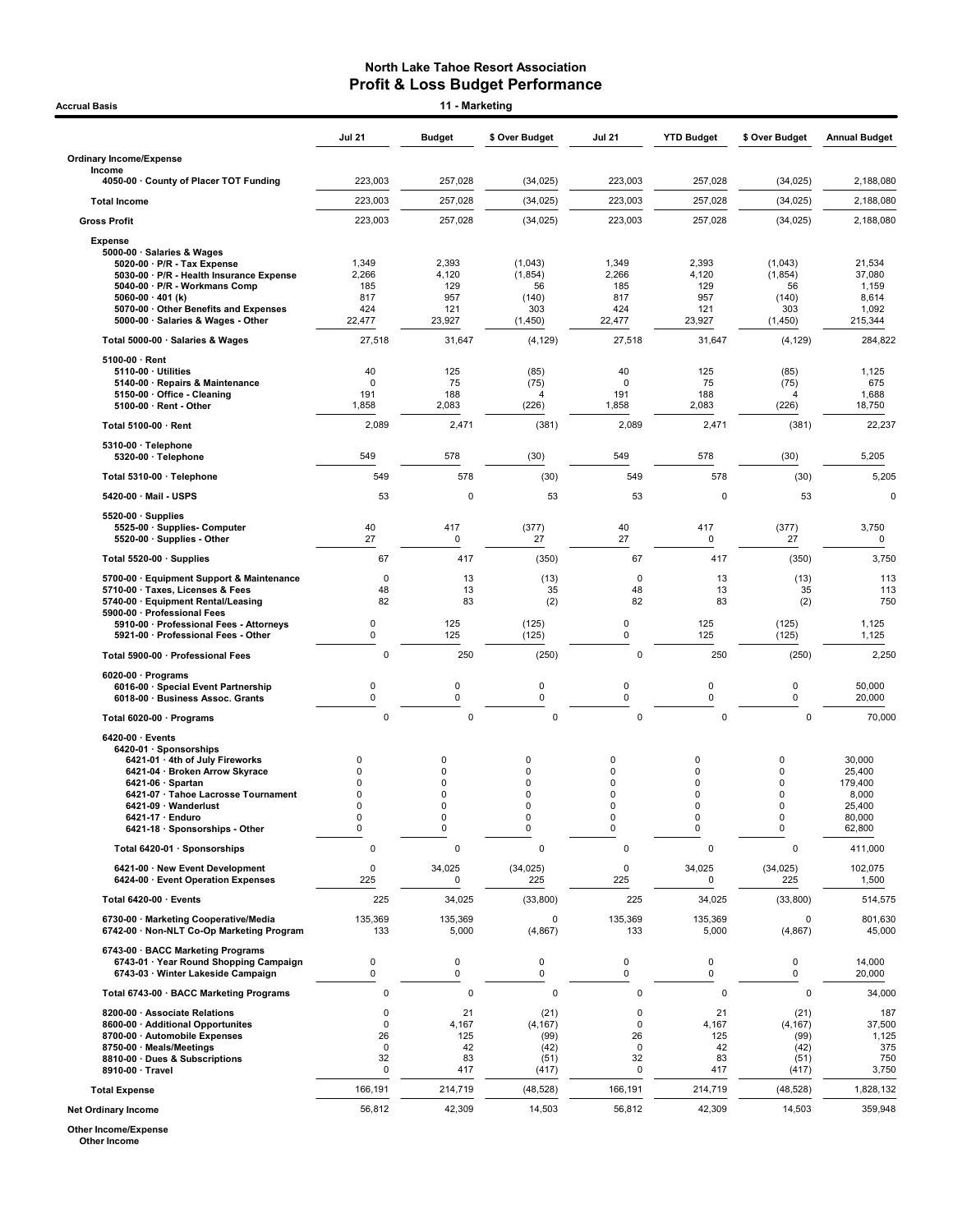Jul 21 Budget \$ Over Budget Jul 21 YTD Budget \$ Over Budget Annual Budget 4700-00 · Revenues- Interest & Investment 11 1 0 11 11 0 11 11 11 0 11 11 0 11 Total Other Income 11 0 11 11 0 11 0 Other Expense 8990-00 · Allocated 27,958 42,309 (14,351) 27,958 42,309 (14,351) 359,948 Total Other Expense 27,958 42,309 (14,351) 27,958 42,309 (14,351) 359,948 Net Other Income (27,946) (42,309) 14,362 (27,946) (42,309) 14,362 (359,948) Net Income 28,865 0 28,865 28,865 0 Accrual Basis **11 - Marketing**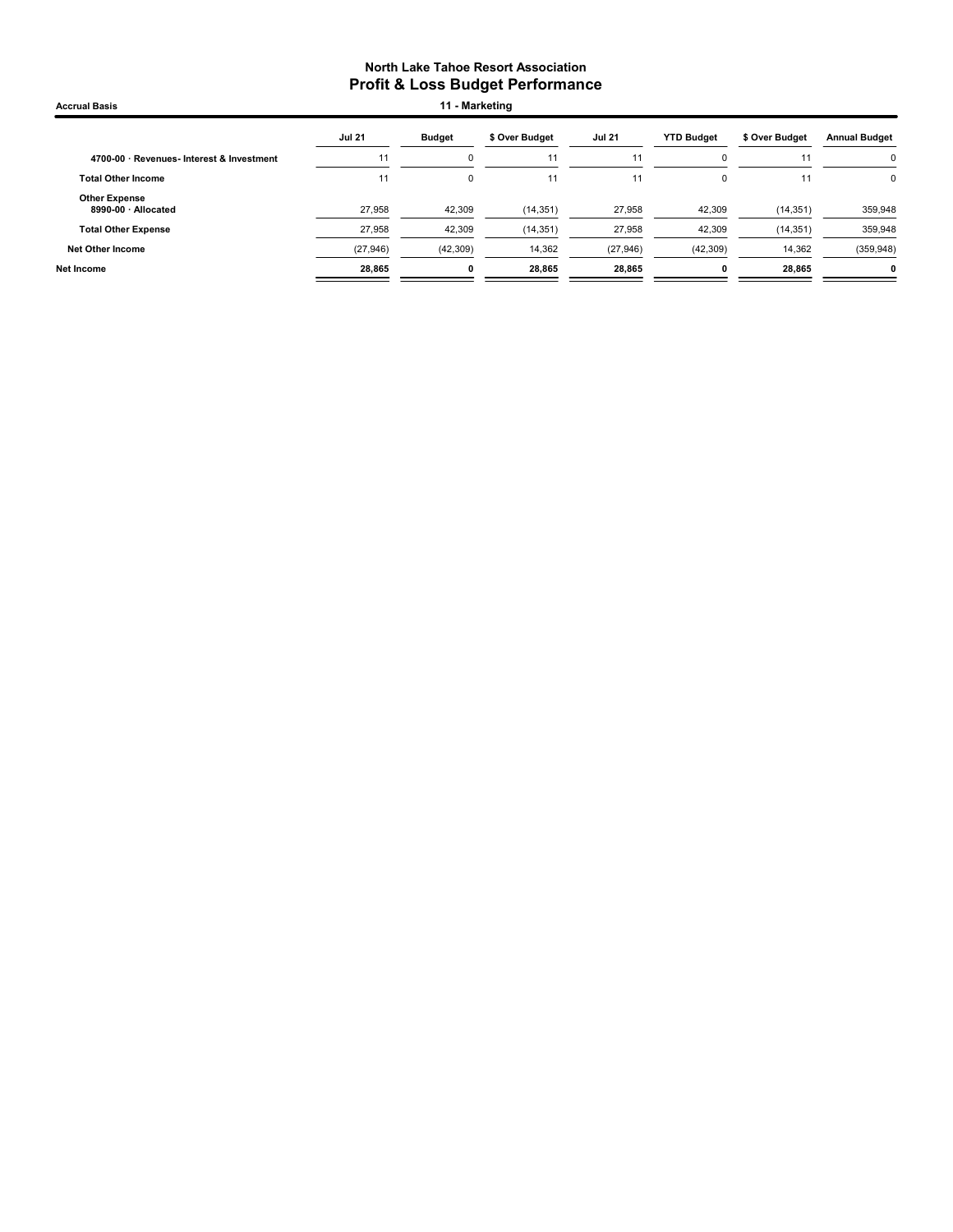| <b>Jul 21</b>                                        | <b>Budget</b>                      | \$ Over Budget                         | <b>Jul 21</b>                                        | <b>YTD Budget</b>                  | \$ Over Budget                                | <b>Annual Budget</b>                     |
|------------------------------------------------------|------------------------------------|----------------------------------------|------------------------------------------------------|------------------------------------|-----------------------------------------------|------------------------------------------|
|                                                      |                                    |                                        |                                                      |                                    |                                               |                                          |
| 38,386                                               | 38,386                             | 0                                      | 38,386                                               | 38,386                             | 0                                             | 360,285                                  |
| 38,386                                               | 38,386                             | $\pmb{0}$                              | 38,386                                               | 38,386                             | $\mathbf 0$                                   | 360,285                                  |
| 38,386                                               | 38,386                             | $\mathbf 0$                            | 38,386                                               | 38,386                             | $\Omega$                                      | 360,285                                  |
| 505                                                  | 1,747                              | (1, 242)                               | 505                                                  | 1,747                              | (1, 242)                                      | 15,727                                   |
| 72                                                   | 167                                | (95)                                   | 72                                                   | 167                                | (95)                                          | 18,926<br>1.500                          |
| 281                                                  | 417                                | (136)                                  | 281                                                  | 417                                | (136)                                         | 3,750                                    |
| 7,797                                                | 17,474                             | (9,677)                                | 7,797                                                | 17,474                             | (9,677)                                       | 675<br>157,268                           |
| 7,853                                                | 21,983                             | (14, 130)                              | 7,853                                                | 21,983                             | (14, 130)                                     | 197,846                                  |
| 30<br>$\Omega$<br>132<br>1,186                       | 83<br>63<br>125<br>1,333           | (54)<br>(63)<br>7<br>(148)             | 30<br>$\Omega$<br>132<br>1,186                       | 83<br>63<br>125<br>1,333           | (54)<br>(63)<br>$\overline{7}$<br>(148)       | 750<br>563<br>1,125<br>12,000            |
| 1,347                                                | 1,604                              | (257)                                  | 1,347                                                | 1,604                              | (257)                                         | 14,437                                   |
| 328                                                  | 417                                | (88)                                   | 328                                                  | 417                                | (88)                                          | 3,750                                    |
| 328                                                  | 417                                | (88)                                   | 328                                                  | 417                                | (88)                                          | 3,750                                    |
| 137<br>36                                            | 17                                 | 20                                     | 137<br>36                                            | 17                                 | 20                                            | 150                                      |
| 173                                                  | 17                                 | 157                                    | 173                                                  | 17                                 | 157                                           | 150                                      |
| 19                                                   | 113                                | (94)                                   | 19                                                   | 113                                | (94)                                          | 1,013                                    |
| 33<br>56<br>$\mathbf 0$<br>7,739<br>0<br>$\mathbf 0$ | 8<br>63<br>83<br>7,739<br>13<br>29 | 25<br>(6)<br>(83)<br>0<br>(13)<br>(29) | 33<br>56<br>$\mathbf 0$<br>7,739<br>$\mathbf 0$<br>0 | 8<br>63<br>83<br>7,739<br>13<br>29 | 25<br>(6)<br>(83)<br>$\Omega$<br>(13)<br>(29) | 75<br>563<br>750<br>69,648<br>113<br>263 |
| 17,548                                               | 32,067                             | (14, 519)                              | 17,548                                               | 32,067                             | (14, 519)                                     | 288,607                                  |
| 20,838                                               | 6,319                              | 14,519                                 | 20,838                                               | 6,319                              | 14,519                                        | 71,678                                   |
|                                                      |                                    |                                        |                                                      |                                    |                                               |                                          |
| 4,673                                                | 6,319                              | (1,645)                                | 4,673                                                | 6,319                              | (1,645)                                       | 71,678                                   |
| 4,673                                                | 6,319                              | (1,645)                                | 4,673                                                | 6,319                              | (1,645)                                       | 71,678                                   |
| (4, 673)                                             | (6, 319)                           | 1,645                                  | (4, 673)                                             | (6, 319)                           | 1,645                                         | (71, 678)                                |
| 16,165                                               | 0                                  | 16,165                                 | 16,165                                               | 0                                  | 16,165                                        | (0)                                      |
|                                                      | (841)<br>39                        | 2,103<br>75                            | 30 - Conference<br>(2,944)<br>(36)                   | (841)<br>39                        | 2,103<br>75                                   | (2,944)<br>(36)                          |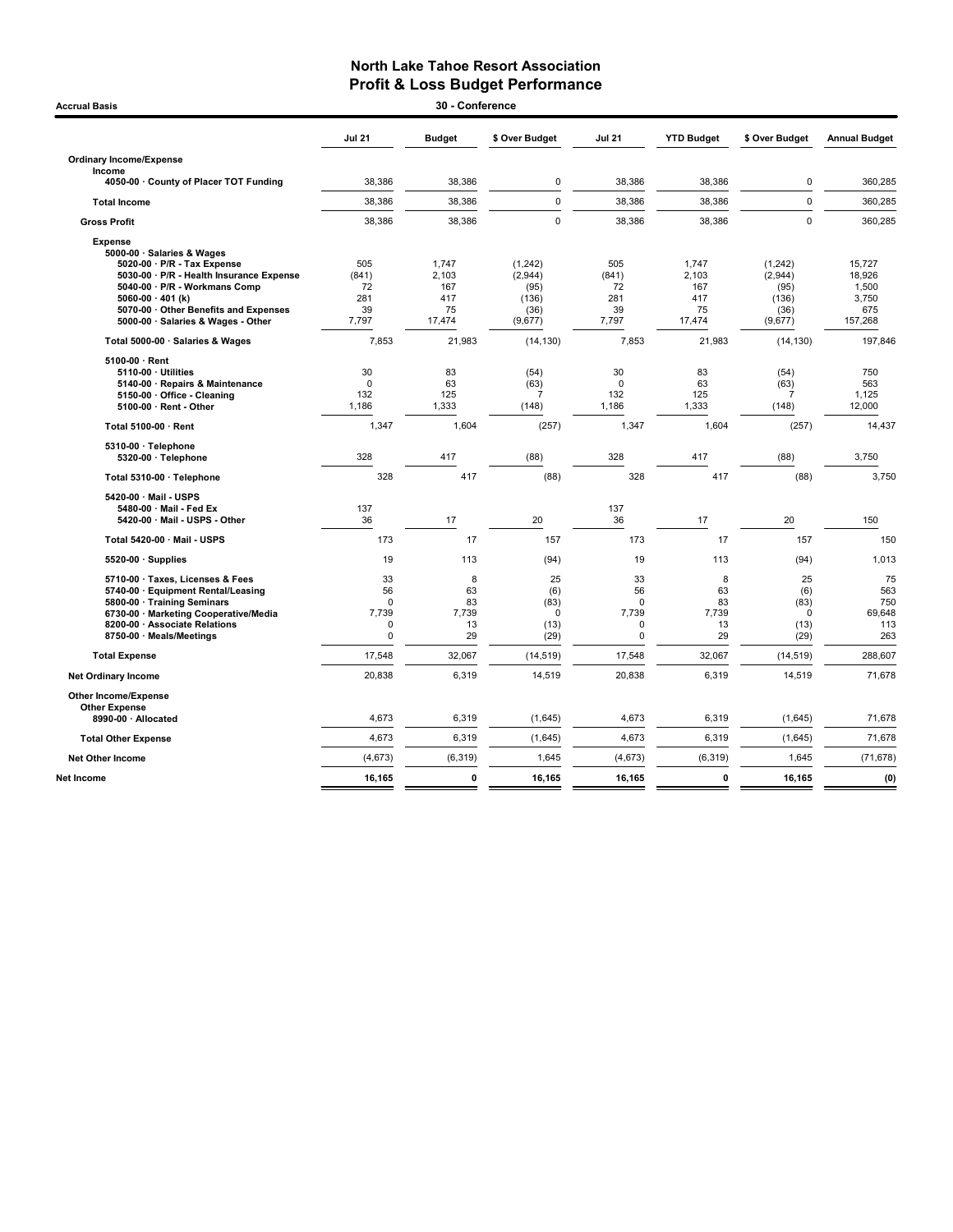| <b>Jul 21</b><br><b>Budget</b><br>\$ Over Budget<br><b>Jul 21</b><br><b>YTD Budget</b><br>\$ Over Budget<br><b>Ordinary Income/Expense</b><br>Income<br>4050-00 · County of Placer TOT Funding<br>36,357<br>36,357<br>$\mathbf 0$<br>36,357<br>36,357<br>$\mathbf 0$<br>6,000<br>15,834<br>46000 · Merchandise Sales<br>21,834<br>6,000<br>15,834<br>21,834<br>58,191<br>42,357<br>15,834<br>58,191<br>42,357<br>15,834<br><b>Total Income</b><br>42,357<br>15,834<br>42,357<br>15,834<br><b>Gross Profit</b><br>58,191<br>58,191<br>Expense<br>5000-00 · Salaries & Wages<br>1,504<br>1,551<br>(47)<br>1,504<br>1,551<br>5020-00 · P/R - Tax Expense<br>(47)<br>1,583<br>1,583<br>241<br>(1, 342)<br>241<br>(1, 342)<br>5030-00 · P/R - Health Insurance Expense<br>641<br>583<br>58<br>641<br>583<br>58<br>5040-00 · P/R - Workmans Comp<br>507<br>417<br>90<br>507<br>417<br>90<br>$5060-00 \cdot 401$ (k)<br>5070-00 · Other Benefits and Expenses<br>$\mathbf 0$<br>83<br>(83)<br>$\mathbf 0$<br>83<br>(83)<br>13,402<br>15,510<br>(2, 108)<br>13,402<br>15,510<br>(2, 108)<br>5000-00 · Salaries & Wages - Other<br>Total 5000-00 · Salaries & Wages<br>16,295<br>19,728<br>(3, 433)<br>16,295<br>19,728<br>(3, 433)<br>5100-00 · Rent<br>312<br>667<br>667<br>(355)<br>312<br>(355)<br>5110-00 · Utilities<br>500<br>(500)<br>500<br>(500)<br>5140-00 · Repairs & Maintenance<br>$\mathbf 0$<br>$\mathsf 0$<br>208<br>(208)<br>$\mathbf 0$<br>$\mathbf 0$<br>208<br>(208)<br>5150-00 · Office - Cleaning<br>6,667<br>(145)<br>6,522<br>6,667<br>(145)<br>5100-00 · Rent - Other<br>6,522<br>Total 5100-00 · Rent<br>6,833<br>8,042<br>(1,208)<br>6,833<br>8,042<br>(1,208)<br>5310-00 · Telephone<br>5320-00 · Telephone<br>328<br>413<br>(84)<br>328<br>413<br>(84)<br>328<br>413<br>(84)<br>328<br>413<br>(84)<br>Total 5310-00 · Telephone<br>36<br>17<br>20<br>36<br>17<br>20<br>5420-00 · Mail - USPS<br>$5520-00 \cdot$ Supplies<br>5525-00 · Supplies- Computer<br>75<br>(75)<br>75<br>$\mathbf 0$<br>$\mathbf 0$<br>(75)<br>583<br>284<br>5520-00 · Supplies - Other<br>284<br>(300)<br>583<br>(300) |                                                      |
|---------------------------------------------------------------------------------------------------------------------------------------------------------------------------------------------------------------------------------------------------------------------------------------------------------------------------------------------------------------------------------------------------------------------------------------------------------------------------------------------------------------------------------------------------------------------------------------------------------------------------------------------------------------------------------------------------------------------------------------------------------------------------------------------------------------------------------------------------------------------------------------------------------------------------------------------------------------------------------------------------------------------------------------------------------------------------------------------------------------------------------------------------------------------------------------------------------------------------------------------------------------------------------------------------------------------------------------------------------------------------------------------------------------------------------------------------------------------------------------------------------------------------------------------------------------------------------------------------------------------------------------------------------------------------------------------------------------------------------------------------------------------------------------------------------------------------------------------------------------------------------------------------------------------------------------------------------------------------------------------------------------------------------------------------------------------------------------------------------------------|------------------------------------------------------|
|                                                                                                                                                                                                                                                                                                                                                                                                                                                                                                                                                                                                                                                                                                                                                                                                                                                                                                                                                                                                                                                                                                                                                                                                                                                                                                                                                                                                                                                                                                                                                                                                                                                                                                                                                                                                                                                                                                                                                                                                                                                                                                                     | <b>Annual Budget</b>                                 |
|                                                                                                                                                                                                                                                                                                                                                                                                                                                                                                                                                                                                                                                                                                                                                                                                                                                                                                                                                                                                                                                                                                                                                                                                                                                                                                                                                                                                                                                                                                                                                                                                                                                                                                                                                                                                                                                                                                                                                                                                                                                                                                                     |                                                      |
|                                                                                                                                                                                                                                                                                                                                                                                                                                                                                                                                                                                                                                                                                                                                                                                                                                                                                                                                                                                                                                                                                                                                                                                                                                                                                                                                                                                                                                                                                                                                                                                                                                                                                                                                                                                                                                                                                                                                                                                                                                                                                                                     | 342,770<br>59,500                                    |
|                                                                                                                                                                                                                                                                                                                                                                                                                                                                                                                                                                                                                                                                                                                                                                                                                                                                                                                                                                                                                                                                                                                                                                                                                                                                                                                                                                                                                                                                                                                                                                                                                                                                                                                                                                                                                                                                                                                                                                                                                                                                                                                     | 402,270                                              |
|                                                                                                                                                                                                                                                                                                                                                                                                                                                                                                                                                                                                                                                                                                                                                                                                                                                                                                                                                                                                                                                                                                                                                                                                                                                                                                                                                                                                                                                                                                                                                                                                                                                                                                                                                                                                                                                                                                                                                                                                                                                                                                                     | 402,270                                              |
|                                                                                                                                                                                                                                                                                                                                                                                                                                                                                                                                                                                                                                                                                                                                                                                                                                                                                                                                                                                                                                                                                                                                                                                                                                                                                                                                                                                                                                                                                                                                                                                                                                                                                                                                                                                                                                                                                                                                                                                                                                                                                                                     | 13,959<br>14,250<br>5,250<br>3,750<br>750<br>139,591 |
|                                                                                                                                                                                                                                                                                                                                                                                                                                                                                                                                                                                                                                                                                                                                                                                                                                                                                                                                                                                                                                                                                                                                                                                                                                                                                                                                                                                                                                                                                                                                                                                                                                                                                                                                                                                                                                                                                                                                                                                                                                                                                                                     | 177,550                                              |
|                                                                                                                                                                                                                                                                                                                                                                                                                                                                                                                                                                                                                                                                                                                                                                                                                                                                                                                                                                                                                                                                                                                                                                                                                                                                                                                                                                                                                                                                                                                                                                                                                                                                                                                                                                                                                                                                                                                                                                                                                                                                                                                     | 6,000<br>4,500<br>1,875<br>60,000                    |
|                                                                                                                                                                                                                                                                                                                                                                                                                                                                                                                                                                                                                                                                                                                                                                                                                                                                                                                                                                                                                                                                                                                                                                                                                                                                                                                                                                                                                                                                                                                                                                                                                                                                                                                                                                                                                                                                                                                                                                                                                                                                                                                     | 72,375                                               |
|                                                                                                                                                                                                                                                                                                                                                                                                                                                                                                                                                                                                                                                                                                                                                                                                                                                                                                                                                                                                                                                                                                                                                                                                                                                                                                                                                                                                                                                                                                                                                                                                                                                                                                                                                                                                                                                                                                                                                                                                                                                                                                                     | 3,713                                                |
|                                                                                                                                                                                                                                                                                                                                                                                                                                                                                                                                                                                                                                                                                                                                                                                                                                                                                                                                                                                                                                                                                                                                                                                                                                                                                                                                                                                                                                                                                                                                                                                                                                                                                                                                                                                                                                                                                                                                                                                                                                                                                                                     | 3,713                                                |
|                                                                                                                                                                                                                                                                                                                                                                                                                                                                                                                                                                                                                                                                                                                                                                                                                                                                                                                                                                                                                                                                                                                                                                                                                                                                                                                                                                                                                                                                                                                                                                                                                                                                                                                                                                                                                                                                                                                                                                                                                                                                                                                     | 150                                                  |
|                                                                                                                                                                                                                                                                                                                                                                                                                                                                                                                                                                                                                                                                                                                                                                                                                                                                                                                                                                                                                                                                                                                                                                                                                                                                                                                                                                                                                                                                                                                                                                                                                                                                                                                                                                                                                                                                                                                                                                                                                                                                                                                     | 675<br>5,250                                         |
| 658<br>(375)<br>658<br>(375)<br>284<br>284<br>Total 5520-00 · Supplies                                                                                                                                                                                                                                                                                                                                                                                                                                                                                                                                                                                                                                                                                                                                                                                                                                                                                                                                                                                                                                                                                                                                                                                                                                                                                                                                                                                                                                                                                                                                                                                                                                                                                                                                                                                                                                                                                                                                                                                                                                              | 5,925                                                |
| 5700-00 · Equipment Support & Maintenance<br>$^{\circ}$<br>$\overline{4}$<br>(4)<br>$\mathbf 0$<br>(4)<br>$\overline{4}$<br>5710-00 · Taxes, Licenses & Fees<br>33<br>$\overline{4}$<br>29<br>33<br>29<br>$\overline{4}$<br>5740-00 · Equipment Rental/Leasing<br>56<br>63<br>(6)<br>56<br>63<br>(6)<br>5850-00 · Artist of Month - Commissions<br>670<br>167<br>503<br>670<br>167<br>503<br>6740-00 · Media/Collateral/Production<br>0<br>1,667<br>(1,667)<br>$\mathbf 0$<br>1,667<br>(1,667)<br>6742-00 · Non-NLT Co-Op Marketing Program<br>200<br>200<br>(800)<br>1,000<br>1,000<br>(800)                                                                                                                                                                                                                                                                                                                                                                                                                                                                                                                                                                                                                                                                                                                                                                                                                                                                                                                                                                                                                                                                                                                                                                                                                                                                                                                                                                                                                                                                                                                       | 38<br>38<br>563<br>1,500<br>15,000<br>9,000          |
| 8100-00 · Cost of Goods Sold<br>51100 · Freight and Shipping Costs<br>359<br>125<br>234<br>359<br>125<br>234<br>59900 · POS Inventory Adjustments<br>(23)<br>$\Omega$<br>(23)<br>(23)<br>$\Omega$<br>(23)<br>8100-01 · CGS - Other<br>10<br>$\mathbf 0$<br>10<br>10<br>$\mathbf 0$<br>10<br>8100-00 · Cost of Goods Sold - Other<br>3,000<br>7,868<br>3,000<br>10,868<br>10,868<br>7,868                                                                                                                                                                                                                                                                                                                                                                                                                                                                                                                                                                                                                                                                                                                                                                                                                                                                                                                                                                                                                                                                                                                                                                                                                                                                                                                                                                                                                                                                                                                                                                                                                                                                                                                            | 1,125<br>$\Omega$<br>$\mathbf 0$<br>29,750           |
| 11,213<br>3,125<br>8,088<br>11,213<br>3,125<br>8,088<br>Total 8100-00 · Cost of Goods Sold                                                                                                                                                                                                                                                                                                                                                                                                                                                                                                                                                                                                                                                                                                                                                                                                                                                                                                                                                                                                                                                                                                                                                                                                                                                                                                                                                                                                                                                                                                                                                                                                                                                                                                                                                                                                                                                                                                                                                                                                                          | 30,875                                               |
| 25<br>(25)<br>25<br>(25)<br>8200-00 · Associate Relations<br>0<br>0<br>8500-00 · Credit Card Fees<br>526<br>282<br>244<br>526<br>282<br>244<br>8700-00 · Automobile Expenses<br>42<br>(42)<br>42<br>(42)<br>$\mathbf 0$<br>$\mathbf 0$<br>8750-00 · Meals/Meetings<br>$\mathsf 0$<br>17<br>(17)<br>$\mathbf 0$<br>17<br>(17)<br>8810-00 · Dues & Subscriptions<br>$\mathsf 0$<br>133<br>(133)<br>$\Omega$<br>133<br>(133)                                                                                                                                                                                                                                                                                                                                                                                                                                                                                                                                                                                                                                                                                                                                                                                                                                                                                                                                                                                                                                                                                                                                                                                                                                                                                                                                                                                                                                                                                                                                                                                                                                                                                           | 225<br>2,797<br>375<br>150<br>1,200                  |
| <b>Total Expense</b><br>36,475<br>35,385<br>1,091<br>36,475<br>35,385<br>1,091                                                                                                                                                                                                                                                                                                                                                                                                                                                                                                                                                                                                                                                                                                                                                                                                                                                                                                                                                                                                                                                                                                                                                                                                                                                                                                                                                                                                                                                                                                                                                                                                                                                                                                                                                                                                                                                                                                                                                                                                                                      | 321,471                                              |
| 6,972<br>14,743<br>6,972<br><b>Net Ordinary Income</b><br>21,716<br>21,716<br>14,743                                                                                                                                                                                                                                                                                                                                                                                                                                                                                                                                                                                                                                                                                                                                                                                                                                                                                                                                                                                                                                                                                                                                                                                                                                                                                                                                                                                                                                                                                                                                                                                                                                                                                                                                                                                                                                                                                                                                                                                                                                | 80,798                                               |
| Other Income/Expense<br><b>Other Expense</b><br>8990-00 · Allocated<br>5,271<br>6,972<br>(1,702)<br>5,271<br>6,972<br>(1,702)                                                                                                                                                                                                                                                                                                                                                                                                                                                                                                                                                                                                                                                                                                                                                                                                                                                                                                                                                                                                                                                                                                                                                                                                                                                                                                                                                                                                                                                                                                                                                                                                                                                                                                                                                                                                                                                                                                                                                                                       | 80,798                                               |
| <b>Total Other Expense</b><br>5,271<br>6,972<br>(1,702)<br>5,271<br>6,972<br>(1,702)                                                                                                                                                                                                                                                                                                                                                                                                                                                                                                                                                                                                                                                                                                                                                                                                                                                                                                                                                                                                                                                                                                                                                                                                                                                                                                                                                                                                                                                                                                                                                                                                                                                                                                                                                                                                                                                                                                                                                                                                                                | 80,798                                               |
| 1,702<br>(5,271)<br>(6,972)<br>1,702<br>(6, 972)<br>Net Other Income<br>(5,271)                                                                                                                                                                                                                                                                                                                                                                                                                                                                                                                                                                                                                                                                                                                                                                                                                                                                                                                                                                                                                                                                                                                                                                                                                                                                                                                                                                                                                                                                                                                                                                                                                                                                                                                                                                                                                                                                                                                                                                                                                                     | (80, 798)                                            |
| 16,445<br>16,445<br>16,445<br>(0)<br>16,445<br>(0)<br>Net Income                                                                                                                                                                                                                                                                                                                                                                                                                                                                                                                                                                                                                                                                                                                                                                                                                                                                                                                                                                                                                                                                                                                                                                                                                                                                                                                                                                                                                                                                                                                                                                                                                                                                                                                                                                                                                                                                                                                                                                                                                                                    | (0)                                                  |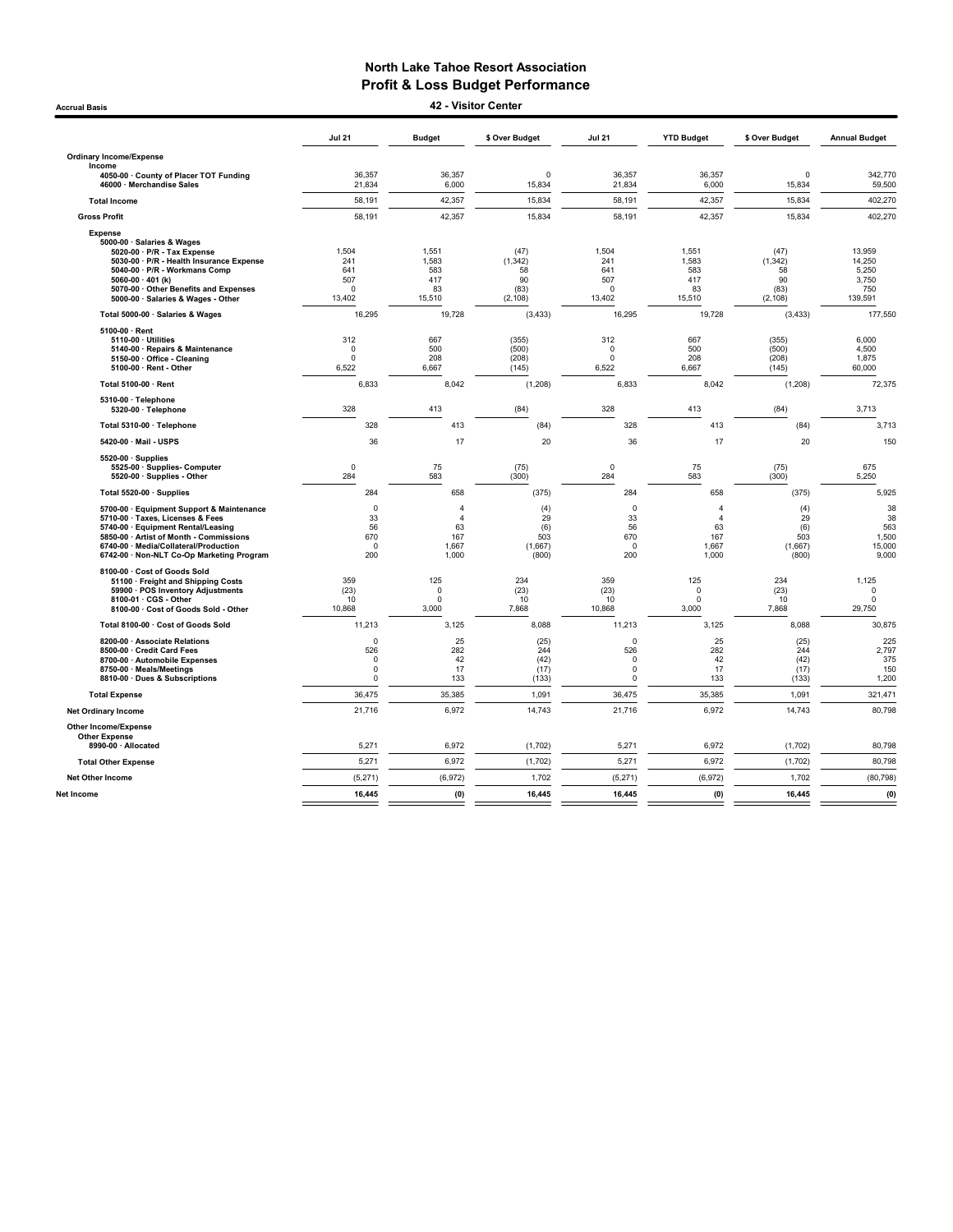**Accrual Basis** 

|                                                                                                                                                                | <b>Jul 21</b>                 | <b>Budget</b>         | \$ Over Bu                  | <b>Jul 21</b>           | <b>YTD Budget</b>     | \$ Over Bu                  | <b>Annual Bu</b>           |
|----------------------------------------------------------------------------------------------------------------------------------------------------------------|-------------------------------|-----------------------|-----------------------------|-------------------------|-----------------------|-----------------------------|----------------------------|
| <b>Ordinary Income/Expense</b>                                                                                                                                 |                               |                       |                             |                         |                       |                             |                            |
| Income<br>4050-00 County of Placer TOT Funding                                                                                                                 | 26,222                        | 26,222                | 0                           | 26,222                  | 26,222                | 0                           | 141,237                    |
| <b>Total Income</b>                                                                                                                                            | 26,222                        | 26,222                | $\mathbf 0$                 | 26,222                  | 26,222                | $\mathbf 0$                 | 141,237                    |
| <b>Gross Profit</b>                                                                                                                                            | 26,222                        | 26,222                | $\mathbf 0$                 | 26,222                  | 26,222                | $\pmb{0}$                   | 141,237                    |
| <b>Expense</b><br>5000-00 · Salaries & Wages<br>$5020-00 \cdot P/R$ - Tax Expense<br>5030-00 · P/R - Health Insurance Expense<br>5040-00 · P/R - Workmans Comp | 223<br>154<br>18              | 768<br>1,000<br>25    | (544)<br>(846)<br>(7)       | 223<br>154<br>18        | 768<br>1,000<br>25    | (544)<br>(846)<br>(7)       | 7,363<br>9,590<br>240      |
| 5060-00 $\cdot$ 401 (k)<br>5070-00 Other Benefits and Expenses                                                                                                 | 0<br>0                        | 307<br>88             | (307)<br>(88)               | $\Omega$<br>$\mathbf 0$ | 307<br>88             | (307)<br>(88)               | 2,945<br>842               |
| 5000-00 · Salaries & Wages - Other                                                                                                                             | 1,964                         | 7,677                 | (5,714)                     | 1,964                   | 7,677                 | (5,714)                     | 73,628                     |
| Total 5000-00 · Salaries & Wages                                                                                                                               | 2,358                         | 9,865                 | (7, 507)                    | 2,358                   | 9,865                 | (7, 507)                    | 94,608                     |
| 5100-00 · Rent<br>5110-00 · Utilities<br>5140-00 · Repairs & Maintenance<br>5150-00 · Office - Cleaning<br>5100-00 · Rent - Other                              | 2<br>$\mathbf 0$<br>40<br>356 | 25<br>17<br>42<br>375 | (23)<br>(17)<br>(2)<br>(19) | 2<br>0<br>40<br>356     | 25<br>17<br>42<br>375 | (23)<br>(17)<br>(2)<br>(19) | 238<br>158<br>396<br>3,563 |
| Total 5100-00 · Rent                                                                                                                                           | 397                           | 458                   | (61)                        | 397                     | 458                   | (61)                        | 4,354                      |
| 5310-00 · Telephone<br>5320-00 · Telephone                                                                                                                     | 45                            | 134                   | (89)                        | 45                      | 134                   | (89)                        | 1,275                      |
| Total 5310-00 · Telephone                                                                                                                                      | 45                            | 134                   | (89)                        | 45                      | 134                   | (89)                        | 1,275                      |
| 5420-00 · Mail - USPS                                                                                                                                          | $\overline{2}$                |                       |                             | $\overline{2}$          |                       |                             |                            |
| $5520-00 \cdot$ Supplies<br>5525-00 · Supplies- Computer<br>5520-00 · Supplies - Other                                                                         | 0<br>1                        | 1,250<br>5,000        | (1,250)<br>(4,999)          | 0<br>$\mathbf{1}$       | 1,250<br>5,000        | (1,250)<br>(4,999)          | 1,250<br>5,000             |
| Total 5520-00 $\cdot$ Supplies                                                                                                                                 | 1                             | 6,250                 | (6, 249)                    | $\mathbf{1}$            | 6,250                 | (6, 249)                    | 6,250                      |
| 5710-00 · Taxes, Licenses & Fees<br>5740-00 · Equipment Rental/Leasing<br>5900-00 · Professional Fees                                                          | 10<br>17                      | 13<br>19              | (3)<br>(2)                  | 10<br>17                | 13<br>19              | (3)<br>(2)                  | 120<br>178                 |
| 5910-00 · Professional Fees - Attorneys<br>5921-00 · Professional Fees - Other                                                                                 | $\mathbf 0$<br>11,336         | 5,000<br>0            | (5,000)<br>11,336           | 0<br>11,336             | 5,000<br>0            | (5,000)<br>11,336           | 5,000<br>0                 |
| Total 5900-00 · Professional Fees                                                                                                                              | 11,336                        | 5,000                 | 6,336                       | 11,336                  | 5,000                 | 6,336                       | 5,000                      |
| 8700-00 · Automobile Expenses<br>8750-00 · Meals/Meetings<br>8810-00 · Dues & Subscriptions                                                                    | 0<br>0<br>2                   | 42<br>83<br>42        | (42)<br>(83)<br>(40)        | 0<br>0<br>2             | 42<br>83<br>42        | (42)<br>(83)<br>(40)        | 400<br>1,000<br>400        |
| <b>Total Expense</b>                                                                                                                                           | 14,168                        | 21,905                | (7, 738)                    | 14,168                  | 21,905                | (7, 738)                    | 113,584                    |
| <b>Net Ordinary Income</b>                                                                                                                                     | 12,054                        | 4,316                 | 7,738                       | 12,054                  | 4,316                 | 7,738                       | 27,653                     |
| <b>Other Income/Expense</b><br><b>Other Expense</b>                                                                                                            |                               |                       |                             |                         |                       |                             |                            |
| 8990-00 · Allocated                                                                                                                                            | 4,491                         | 4,316                 | 174                         | 4,491                   | 4,316                 | 174                         | 27,653                     |
| <b>Total Other Expense</b>                                                                                                                                     | 4,491                         | 4,316                 | 174                         | 4,491                   | 4,316                 | 174                         | 27,653                     |
| <b>Net Other Income</b>                                                                                                                                        | (4, 491)                      | (4,316)               | (174)                       | (4, 491)                | (4, 316)              | (174)                       | (27, 653)                  |
| Net Income                                                                                                                                                     | 7,563                         | 0                     | 7,563                       | 7,563                   | 0                     | 7,563                       | (0)                        |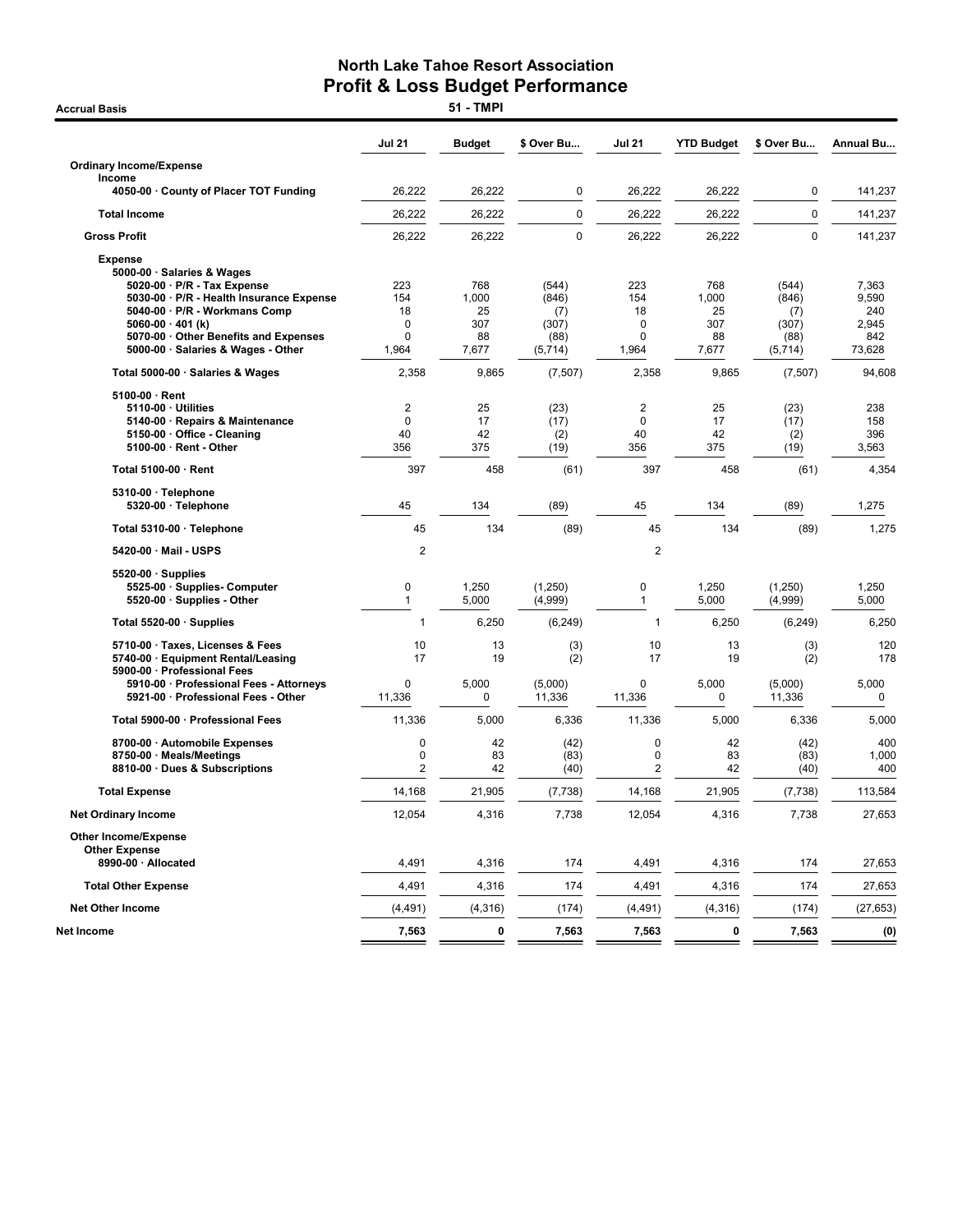| <b>Accrual Basis</b>                                                                  |                   | 60 - Membership  |                      |                   |                   |                  |                      |
|---------------------------------------------------------------------------------------|-------------------|------------------|----------------------|-------------------|-------------------|------------------|----------------------|
|                                                                                       | <b>Jul 21</b>     | <b>Budget</b>    | \$ Over Budget       | Jul 21            | <b>YTD Budget</b> | \$ Over Budget   | <b>Annual Budget</b> |
| <b>Ordinary Income/Expense</b>                                                        |                   |                  |                      |                   |                   |                  |                      |
| Income<br>4200-00 · Membership Dues Revenue                                           | 6,915             | 6,250            | 665                  | 6,915             | 6,250             | 665              | 56,250               |
| 4250-00 · Revenues-Membership Activities                                              |                   |                  |                      |                   |                   |                  |                      |
| 4250-02 · Chamber Events<br>4250-03 · Summer/Winter Rec Luncheon                      | 0<br>0            | 0<br>0           | 0<br>$\Omega$        | 0<br>0            | 0<br>$\mathbf 0$  | 0<br>0           | 4,500<br>1,500       |
| 4251-00 · Tues AM Breakfast Club                                                      |                   |                  |                      |                   |                   |                  |                      |
| 4251-01 · Tues AM Breakfast Club Sponsors<br>4251-00 · Tues AM Breakfast Club - Other | $\mathbf 0$<br>0  | 0<br>$\mathbf 0$ | 0<br>$\mathbf 0$     | 0<br>0            | 0<br>$\mathbf 0$  | 0<br>$\mathbf 0$ | 2,350<br>1,200       |
| Total 4251-00 · Tues AM Breakfast Club                                                | $\mathbf 0$       | 0                | $\mathbf 0$          | $\mathbf 0$       | $\mathbf 0$       | 0                | 3,550                |
| 4250-00 · Revenues-Membership Activities - Other                                      | 600               | 0                | 600                  | 600               | $\mathbf 0$       | 600              | $\mathbf 0$          |
| Total 4250-00 · Revenues-Membership Activities                                        | 600               | 0                | 600                  | 600               | $\mathbf 0$       | 600              | 9,550                |
| 4253-00 · Revenue- Other                                                              | $\pmb{0}$         | 0                | $\mathsf 0$          | $\pmb{0}$         | $\mathbf 0$       | 0                | 1,000                |
| <b>Total Income</b>                                                                   | 7,515             | 6,250            | 1,265                | 7,515             | 6,250             | 1,265            | 66,800               |
| <b>Gross Profit</b>                                                                   | 7,515             | 6,250            | 1,265                | 7,515             | 6,250             | 1,265            | 66,800               |
| <b>Expense</b>                                                                        |                   |                  |                      |                   |                   |                  |                      |
| 5000-00 · Salaries & Wages<br>5020-00 · P/R - Tax Expense                             | 312               | 418              | (106)                | 312               | 418               | (106)            | 3,761                |
| 5030-00 · P/R - Health Insurance Expense                                              | 340               | 333              | 6                    | 340               | 333               | 6                | 3,000                |
| 5040-00 · P/R - Workmans Comp<br>5060-00 $\cdot$ 401 (k)                              | 37<br>110         | 13<br>167        | 25<br>(57)           | 37<br>110         | 13<br>167         | 25<br>(57)       | 113<br>1,504         |
| 5070-00 Other Benefits and Expenses<br>5000-00 · Salaries & Wages - Other             | $\Omega$<br>3,895 | 54<br>4,179      | (54)<br>(284)        | O<br>3,895        | 54<br>4,179       | (54)             | 488<br>37,611        |
| Total 5000-00 · Salaries & Wages                                                      | 4,694             | 5,164            | (470)                | 4,694             | 5,164             | (284)<br>(470)   | 46,477               |
| $5100-00 \cdot$ Rent                                                                  |                   |                  |                      |                   |                   |                  |                      |
| 5110-00 · Utilities                                                                   | 12                | 25               | (13)                 | 12                | 25                | (13)             | 225                  |
| 5140-00 · Repairs & Maintenance<br>5150-00 Office - Cleaning                          | 0<br>43           | 21<br>42         | (21)<br>$\mathbf{1}$ | $\mathbf 0$<br>43 | 21<br>42          | (21)<br>1        | 187<br>375           |
| 5100-00 · Rent - Other                                                                | 524               | 527              | (3)                  | 524               | 527               | (3)              | 4,740                |
| Total 5100-00 · Rent                                                                  | 579               | 614              | (35)                 | 579               | 614               | (35)             | 5,528                |
| 5310-00 · Telephone<br>5320-00 · Telephone                                            | 123               | 139              | (16)                 | 123               | 139               | (16)             | 1,253                |
| Total 5310-00 · Telephone                                                             | 123               | 139              | (16)                 | 123               | 139               | (16)             | 1,253                |
| 5420-00 Mail - USPS                                                                   | 12                | 10               | $\overline{2}$       | 12                | 10                | $\overline{2}$   | 90                   |
| $5520-00 \cdot$ Supplies                                                              | 6                 | 167              | (161)                | 6                 | 167               | (161)            | 1,500                |
| 5710-00 · Taxes, Licenses & Fees                                                      | 11                | $\overline{4}$   | $\overline{7}$       | 11                | $\overline{4}$    | $\overline{7}$   | 38                   |
| 5740-00 · Equipment Rental/Leasing                                                    | 18                | 21               | (3)                  | 18                | 21                | (3)              | 187                  |
| 6423-00 · Membership Activities<br>6436-00 · Membership - Wnt/Sum Rec Lunch           | 0                 | 0                | 0                    | 0                 | 0                 | 0                | 500                  |
| 6437-00 · Tuesday Morning Breakfast Club                                              | 0                 | 0                | 0                    | 0                 | $\mathbf 0$       | 0                | 1,763                |
| 6442-00 · Public Relations/Website/Digita<br>6423-00 · Membership Activities - Other  | 1,238<br>295      | 500<br>417       | 738<br>(122)         | 1,238<br>295      | 500<br>417        | 738<br>(122)     | 4,500<br>3,750       |
| Total 6423-00 · Membership Activities                                                 | 1,533             | 917              | 616                  | 1,533             | 917               | 616              | 10,513               |
| 8200-00 · Associate Relations                                                         | 0                 | 7                | (7)                  | 0                 | 7                 | (7)              | 60                   |
| 8500-00 · Credit Card Fees<br>8700-00 · Automobile Expenses                           | 46<br>$\pmb{0}$   | 50<br>42         | (4)<br>(42)          | 46<br>0           | 50<br>42          | (4)<br>(42)      | 450<br>375           |
| 8750-00 · Meals/Meetings                                                              | 111               | 33               | 77                   | 111               | 33                | 77               | 300                  |
| 8810-00 · Dues & Subscriptions                                                        | 11                | 17               | (6)                  | 11                | 17                | (6)              | 150                  |
| <b>Total Expense</b>                                                                  | 7,144             | 7,184            | (40)                 | 7,144             | 7,184             | (40)             | 66,919               |
| <b>Net Ordinary Income</b>                                                            | 372               | (934)            | 1,306                | 372               | (934)             | 1,306            | (119)                |
| Other Income/Expense<br><b>Other Expense</b>                                          |                   |                  |                      |                   |                   |                  |                      |
| 8990-00 · Allocated                                                                   | 1,516             | 1,416            | 100                  | 1,516             | 1,416             | 100              | 16,521               |
| <b>Total Other Expense</b>                                                            | 1,516             | 1,416            | 100                  | 1,516             | 1,416             | 100              | 16,521               |
| <b>Net Other Income</b>                                                               | (1, 516)          | (1, 416)         | (100)                | (1, 516)          | (1, 416)          | (100)            | (16, 521)            |
| <b>Net Income</b>                                                                     | (1, 144)          | (2, 350)         | 1,205                | (1, 144)          | (2, 350)          | 1,205            | (16, 640)            |
|                                                                                       |                   |                  |                      |                   |                   |                  |                      |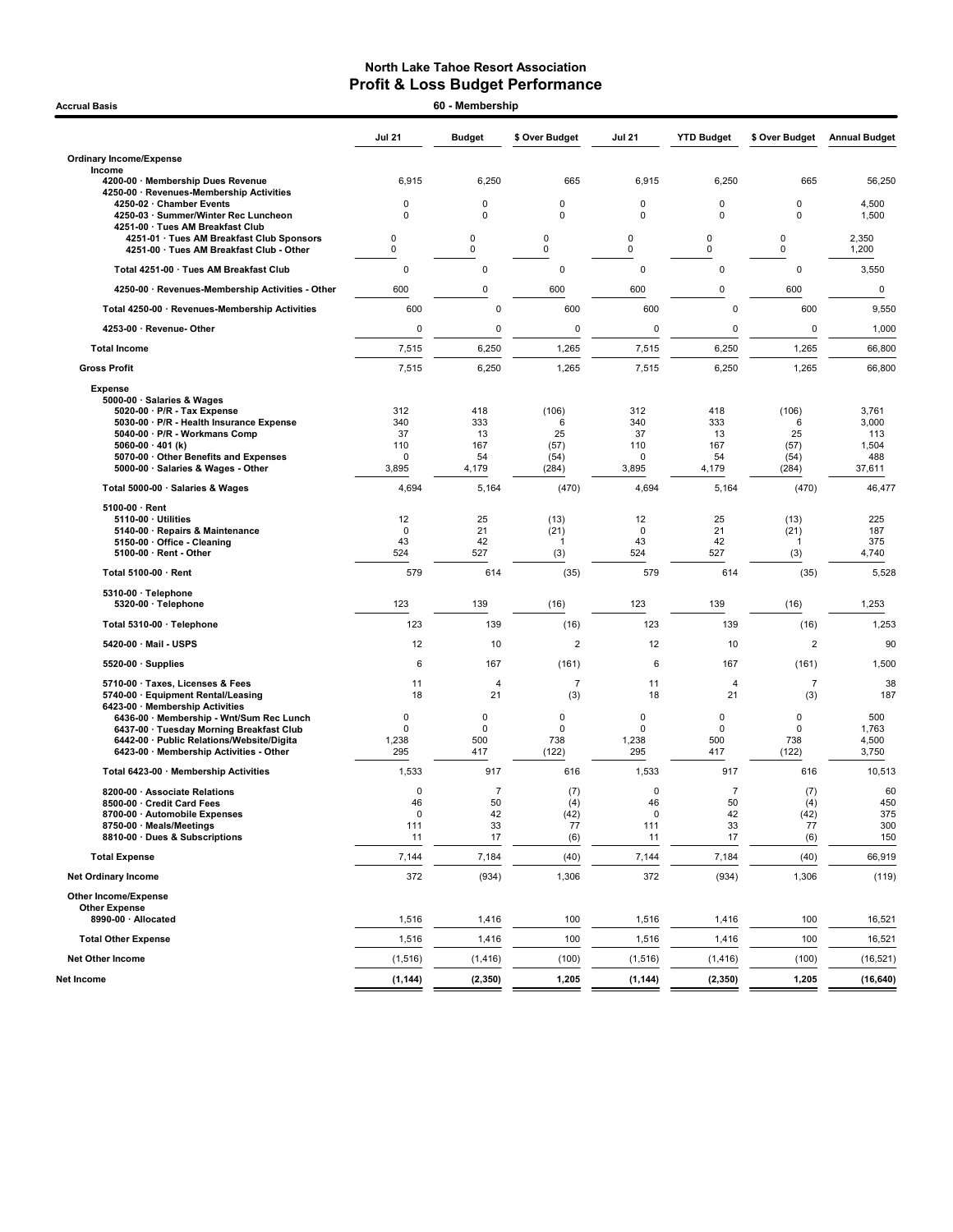Accrual Basis 61 - Business Association Grant Funding

|                                                                                                                                        | <b>Jul 21</b> | <b>Budget</b>  | \$ Over Budget       | <b>Jul 21</b> | <b>YTD Budget</b> | \$ Over Budget      | <b>Annual Budget</b> |
|----------------------------------------------------------------------------------------------------------------------------------------|---------------|----------------|----------------------|---------------|-------------------|---------------------|----------------------|
| <b>Ordinary Income/Expense</b><br>Income                                                                                               |               |                |                      |               |                   |                     |                      |
| 4050-00 County of Placer TOT Funding                                                                                                   | 16,667        | 16,667         | 0                    | 16,667        | 16,667            | 0                   | 200,000              |
| <b>Total Income</b>                                                                                                                    | 16,667        | 16,667         | 0                    | 16,667        | 16,667            | 0                   | 200,000              |
| <b>Gross Profit</b>                                                                                                                    | 16,667        | 16,667         | 0                    | 16,667        | 16,667            |                     | 200,000              |
| <b>Expense</b><br>6750-00 · Business Association Grant<br>6750-01 · Business Assn Grant - NTBA<br>6750-02 · Business Assn Grant - TCDA | 0             | 8,333<br>8,333 | (8, 333)<br>(8, 333) | 0             | 8,333<br>8,333    | (8,333)<br>(8, 333) | 100,000<br>100,000   |
| Total 6750-00 · Business Association Grant                                                                                             | 0             | 16,667         | (16, 667)            | 0             | 16,667            | (16, 667)           | 200,000              |
| <b>Total Expense</b>                                                                                                                   | $\Omega$      | 16,667         | (16, 667)            | 0             | 16,667            | (16, 667)           | 200,000              |
| <b>Net Ordinary Income</b>                                                                                                             | 16,667        | (0)            | 16,667               | 16,667        | (0)               | 16,667              |                      |
| Net Income                                                                                                                             | 16,667        | (0)            | 16,667               | 16,667        | (0)               | 16,667              | 0                    |
|                                                                                                                                        |               |                |                      |               |                   |                     |                      |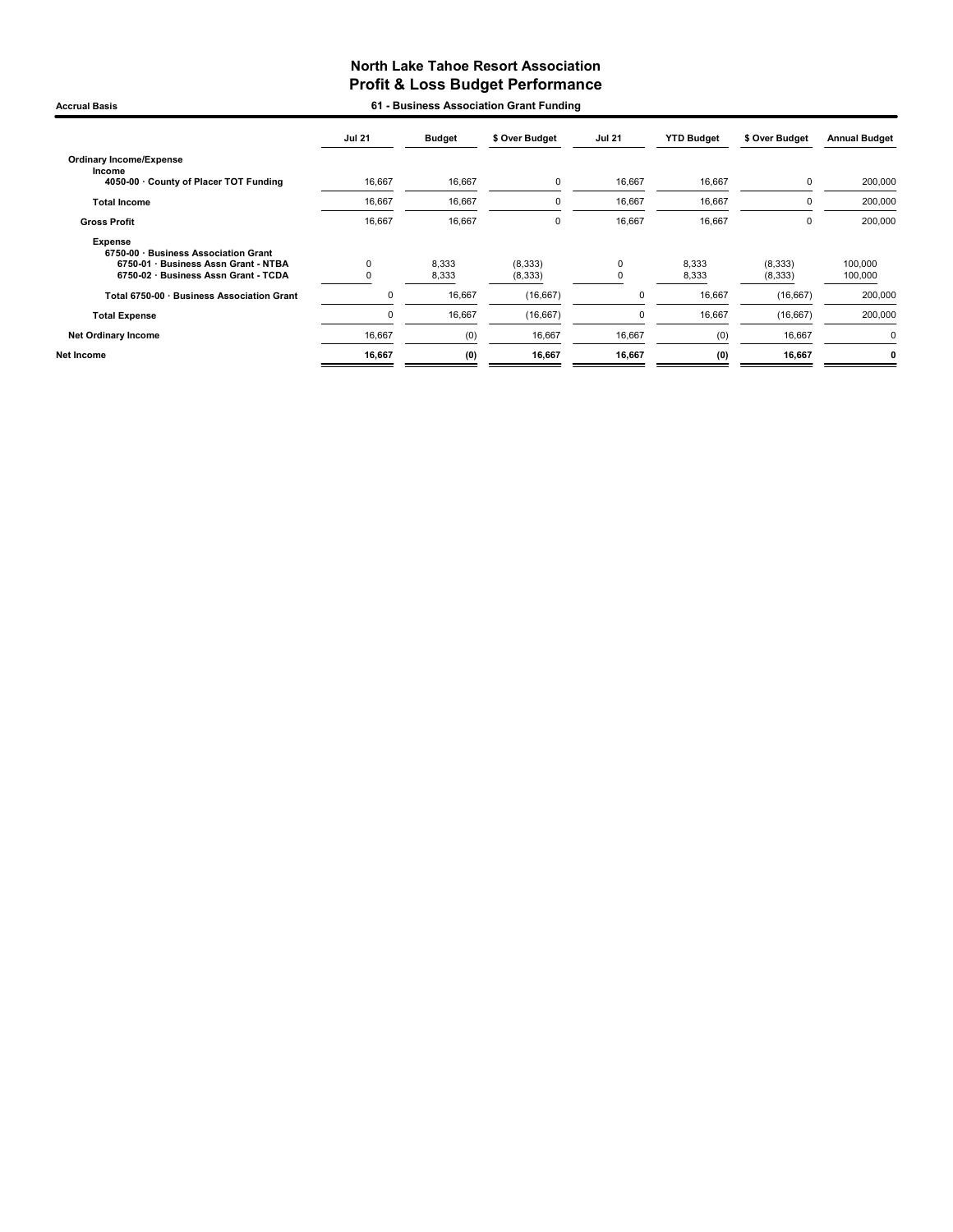| 70 - Administration<br><b>Accrual Basis</b>                                   |                            |                   |                  |                      |                   |                  |                      |  |  |  |  |
|-------------------------------------------------------------------------------|----------------------------|-------------------|------------------|----------------------|-------------------|------------------|----------------------|--|--|--|--|
|                                                                               | <b>Jul 21</b>              | <b>Budget</b>     | \$ Over Budget   | <b>Jul 21</b>        | <b>YTD Budget</b> | \$ Over Budget   | <b>Annual Budget</b> |  |  |  |  |
| <b>Ordinary Income/Expense</b>                                                |                            |                   |                  |                      |                   |                  |                      |  |  |  |  |
| Expense<br>5000-00 · Salaries & Wages                                         |                            |                   |                  |                      |                   |                  |                      |  |  |  |  |
| 5020-00 · P/R - Tax Expense                                                   | 3.157                      | 3.202             | (45)             | 3.157                | 3.202             | (45)             | 28.816               |  |  |  |  |
| 5030-00 · P/R - Health Insurance Expense<br>5040-00 · P/R - Workmans Comp     | 3,170<br>239               | 3,750<br>194      | (580)<br>44      | 3,170<br>239         | 3,750<br>194      | (580)<br>44      | 33,750<br>1,749      |  |  |  |  |
| 5060-00 $\cdot$ 401 (k)                                                       | 373                        | 1,323             | (950)            | 373                  | 1,323             | (950)            | 11,904               |  |  |  |  |
| 5070-00 · Other Benefits and Expenses                                         | $\Omega$                   | 183               | (183)            | $\Omega$             | 183               | (183)            | 1,645                |  |  |  |  |
| 5000-00 · Salaries & Wages - Other                                            | 31,188                     | 33,068            | (1,880)          | 31,188               | 33,068            | (1,880)          | 297,610              |  |  |  |  |
| Total 5000-00 · Salaries & Wages                                              | 38,126                     | 41,719            | (3, 593)         | 38,126               | 41,719            | (3, 593)         | 375,474              |  |  |  |  |
| 5100-00 · Rent<br>5110-00 · Utilities                                         | 51                         | 167               | (116)            | 51                   | 167               | (116)            | 1,500                |  |  |  |  |
| 5140-00 · Repairs & Maintenance                                               | 87                         | 417               | (330)            | 87                   | 417               | (330)            | 3,750                |  |  |  |  |
| 5150-00 · Office - Cleaning                                                   | 287                        | 292               | (5)              | 287                  | 292               | (5)              | 2,625                |  |  |  |  |
| 5100-00 · Rent - Other                                                        | 3,018                      | 3,093             | (76)             | 3,018                | 3,093             | (76)             | 27,840               |  |  |  |  |
| Total 5100-00 · Rent                                                          | 3,442                      | 3,968             | (526)            | 3,442                | 3,968             | (526)            | 35,715               |  |  |  |  |
| 5310-00 · Telephone<br>5320-00 · Telephone                                    | 736                        | 1,234             | (498)            | 736                  | 1,234             | (498)            | 11,108               |  |  |  |  |
| Total 5310-00 · Telephone                                                     | 736                        | 1,234             | (498)            | 736                  | 1.234             | (498)            | 11,108               |  |  |  |  |
| 5420-00 · Mail - USPS                                                         |                            |                   |                  |                      |                   |                  |                      |  |  |  |  |
| 5480-00 · Mail - Fed Ex<br>5420-00 · Mail - USPS - Other                      | 12<br>61                   | $\mathbf 0$<br>83 | 12<br>(22)       | 12<br>61             | $\mathbf 0$<br>83 | 12<br>(22)       | $\mathbf 0$<br>750   |  |  |  |  |
| Total 5420-00 · Mail - USPS                                                   | 73                         | 83                | (10)             | 73                   | 83                | (10)             | 750                  |  |  |  |  |
| 5510-00 · Insurance/Bonding                                                   | 269                        | 1,250             | (981)            | 269                  | 1,250             | (981)            | 11,250               |  |  |  |  |
| $5520-00 \cdot$ Supplies                                                      |                            |                   |                  |                      |                   |                  |                      |  |  |  |  |
| 5525-00 · Supplies- Computer<br>5520-00 · Supplies - Other                    | $\mathsf 0$<br>303         | 2,500<br>500      | (2,500)<br>(197) | $\mathbf 0$<br>303   | 2,500<br>500      | (2,500)<br>(197) | 2,500<br>4,500       |  |  |  |  |
| Total 5520-00 · Supplies                                                      | 303                        | 3,000             | (2,697)          | 303                  | 3,000             | (2,697)          | 7,000                |  |  |  |  |
| 5610-00 · Depreciation                                                        | 153                        | 153               | $\Omega$         | 153                  | 153               | $\Omega$         | 1,375                |  |  |  |  |
| 5700-00 · Equipment Support & Maintenance<br>5710-00 · Taxes, Licenses & Fees | $\Omega$<br>1,700          | 2,917<br>1,250    | (2, 917)<br>450  | $\mathbf 0$<br>1,700 | 2,917<br>1,250    | (2, 917)<br>450  | 26,250<br>11,250     |  |  |  |  |
| 5740-00 · Equipment Rental/Leasing                                            | 122                        | 125               | (3)              | 122                  | 125               | (3)              | 1,125                |  |  |  |  |
| 5800-00 · Training Seminars                                                   | $\mathbf 0$                | 417               | (417)            | $\mathbf 0$          | 417               | (417)            | 3,750                |  |  |  |  |
| 5900-00 · Professional Fees<br>5910-00 · Professional Fees - Attorneys        | 0                          | 625               | (625)            | $\mathsf 0$          | 625               | (625)            | 5,625                |  |  |  |  |
| 5920-00 · Professional Fees - Accountant                                      | $\mathsf 0$                | $\mathbf{0}$      | C                | $\mathbf 0$          | $\Omega$          | $\Omega$         | 26,000               |  |  |  |  |
| 5921-00 · Professional Fees - Other                                           | $\mathbf 0$                | 833               | (833)            | $\mathbf 0$          | 833               | (833)            | 7,500                |  |  |  |  |
| Total 5900-00 · Professional Fees                                             | $\Omega$                   | 1,458             | (1, 458)         | $\mathsf 0$          | 1,458             | (1, 458)         | 39,125               |  |  |  |  |
| 5941-00 · Research & Planning                                                 | $\mathbf 0$                | 1,250             | (1,250)          | $\mathsf 0$          | 1,250             | (1,250)          | 11,250               |  |  |  |  |
| 7500-00 · Trade Shows/Travel<br>8200-00 · Associate Relations                 | $\mathsf 0$<br>$\mathbf 0$ | 1,667<br>125      | (1,667)<br>(125) | 0<br>0               | 1,667<br>125      | (1,667)<br>(125) | 15,000<br>1,125      |  |  |  |  |
| 8300-00 · Board Functions                                                     | 425                        | 583               | (158)            | 425                  | 583               | (158)            | 5,250                |  |  |  |  |
| 8500-00 · Credit Card Fees                                                    | 20                         |                   |                  | 20                   |                   |                  |                      |  |  |  |  |
| 8600-00 · Additional Opportunites<br>8700-00 · Automobile Expenses            | 650<br>44                  | 833<br>250        | (183)<br>(206)   | 650<br>44            | 833<br>250        | (183)<br>(206)   | 7,500<br>2,250       |  |  |  |  |
| 8750-00 · Meals/Meetings                                                      | $\mathbf 0$                | 417               | (417)            | $\mathbf 0$          | 417               | (417)            | 3,750                |  |  |  |  |
| 8810-00 · Dues & Subscriptions                                                | 729                        | 1,000             | (271)            | 729                  | 1,000             | (271)            | 9,000                |  |  |  |  |
| <b>Total Expense</b>                                                          | 46,793                     | 63,700            | (16, 907)        | 46,793               | 63,700            | (16, 907)        | 579,296              |  |  |  |  |
| <b>Net Ordinary Income</b>                                                    | (46, 793)                  | (63, 700)         | 16,907           | (46, 793)            | (63, 700)         | 16,907           | (579, 296)           |  |  |  |  |
| Other Income/Expense                                                          |                            |                   |                  |                      |                   |                  |                      |  |  |  |  |
| <b>Other Expense</b><br>8990-00 · Allocated                                   | (46, 793)                  | (63, 700)         | 16,907           | (46, 793)            | (63, 700)         | 16,907           | (579, 296)           |  |  |  |  |
| <b>Total Other Expense</b>                                                    | (46, 793)                  | (63, 700)         | 16,907           | (46, 793)            | (63, 700)         | 16,907           | (579, 296)           |  |  |  |  |
| Net Other Income                                                              | 46,793                     | 63,700            | (16, 907)        | 46,793               | 63,700            | (16, 907)        | 579,296              |  |  |  |  |
|                                                                               | $\mathbf{0}$               | 0                 | $\mathbf 0$      | $\mathbf{0}$         | $\mathbf{0}$      | $\mathbf{0}$     |                      |  |  |  |  |
| <b>Net Income</b>                                                             |                            |                   |                  |                      |                   |                  | $\mathbf 0$          |  |  |  |  |